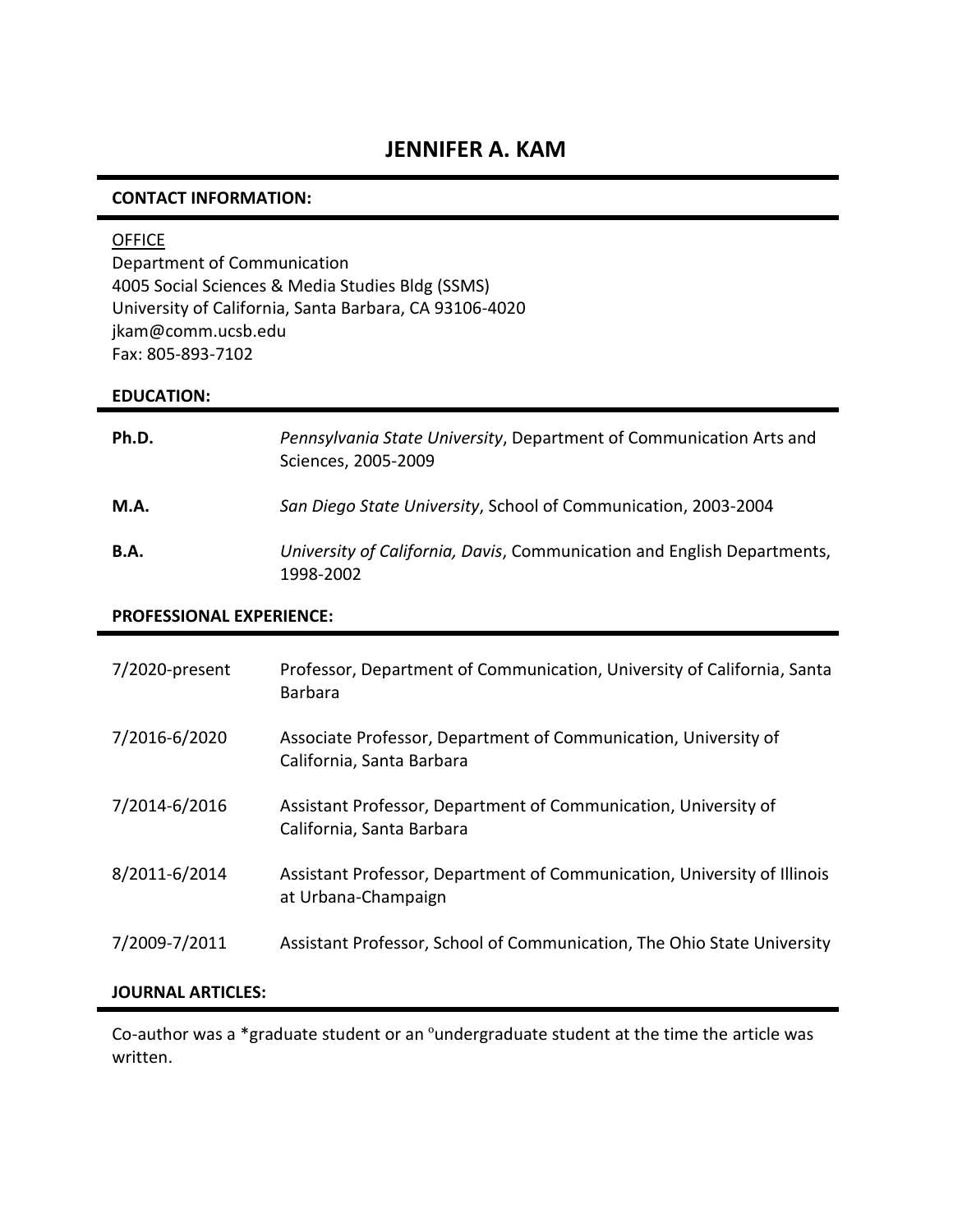- 1. **Kam, J. A.,** & \*Cornejo, M., \*Mendez Murillo, R., & Afifi, T. (2021). Conceptualizing and communicating allyship from the perspective of college students with Deferred Action for Childhood Arrivals (DACA). *Journal of Social and Personal Relationships*.
- 2. \*Mendez Murillo, R., & **Kam, J. A.** (2021). How Spanish-speaking family members and non-Spanish speakers communicate support to Latina/o/x early adolescent language brokers. *Journal of Social and Personal Relationships*, 38, 3387-3413
- 3. **Kam, J. A.,** \*Cornejo, M., & Marcoulides, K. M. (2021). A latent profile analysis of undocumented college students' protection-oriented family communication and strengthsbased psychological coping. *Journal of Communication*, 71, 646-675.
- 4. **Kam, J. A.,** \*Marcoulides, K., Steuber Fazio, K. R., \*Mendez Murillo, R., & \*Cornejo, M. (2021). Latina/o/x immigrant youth's motivations for disclosing their family-undocumented experiences to a teacher(s): A latent transition analysis. *Journal of Communication*, 71, 27- 55.
- 5. \*Cornejo, M., **Kam, J. A.,** & Afifi, T. (2021). Discovering one's undocumented immigration status through family disclosures: The perspectives of college students with Deferred Action for Childhood Arrivals (DACA). *Journal of Applied Communication Research*, 49, 267-285.
- 6. **Kam, J. A.,** \*Mendez Murillo, R., \*Cornejo, M., & ºMendoza, N. (2020). The importance of norms and efficacy in predicting undocumented college students' intentions to talk to an on-campus mental health professional. *Health Communication*. Published online first at https://doi.org/10.1080/10410236.2020.1834208
- 7. Afifi, T., Basinger, E., & **Kam, J. A.** (2020). The extended theoretical model of communal coping (TMCC): Understanding the properties and functionality of communal coping. *Journal of Communication, 70*, 424-446.
- 8. \*Cornejo, M., & **Kam, J. A.** (2020). Exploring the ascribed and avowed identities of Deferred Action for Childhood Arrivals (DACA) recipients in early adulthood. *Cultural Diversity & Ethnic Minority Psychology*. Advance online publication https://doi.org/10.1037/cdp0000378
- 9. **Kam, J. A**., Merolla, A. J., & High, A. (2020). Latinx immigrant youth's indirect and direct disclosures about their family-undocumented experiences, received emotional support, and depressive symptoms. *Communication Research, 47,* 599-622*.*
- 10. **Kam, J. A.,** Steuber Fazio, K. R., & \*Mendez Murillo, R. (2019). Disclosing one's undocumented status to non-family members: Exploring the perspectives of undocumented youth of Mexican origin. *Journal of Social and Personal Relationships*, *36,* 3178-3198.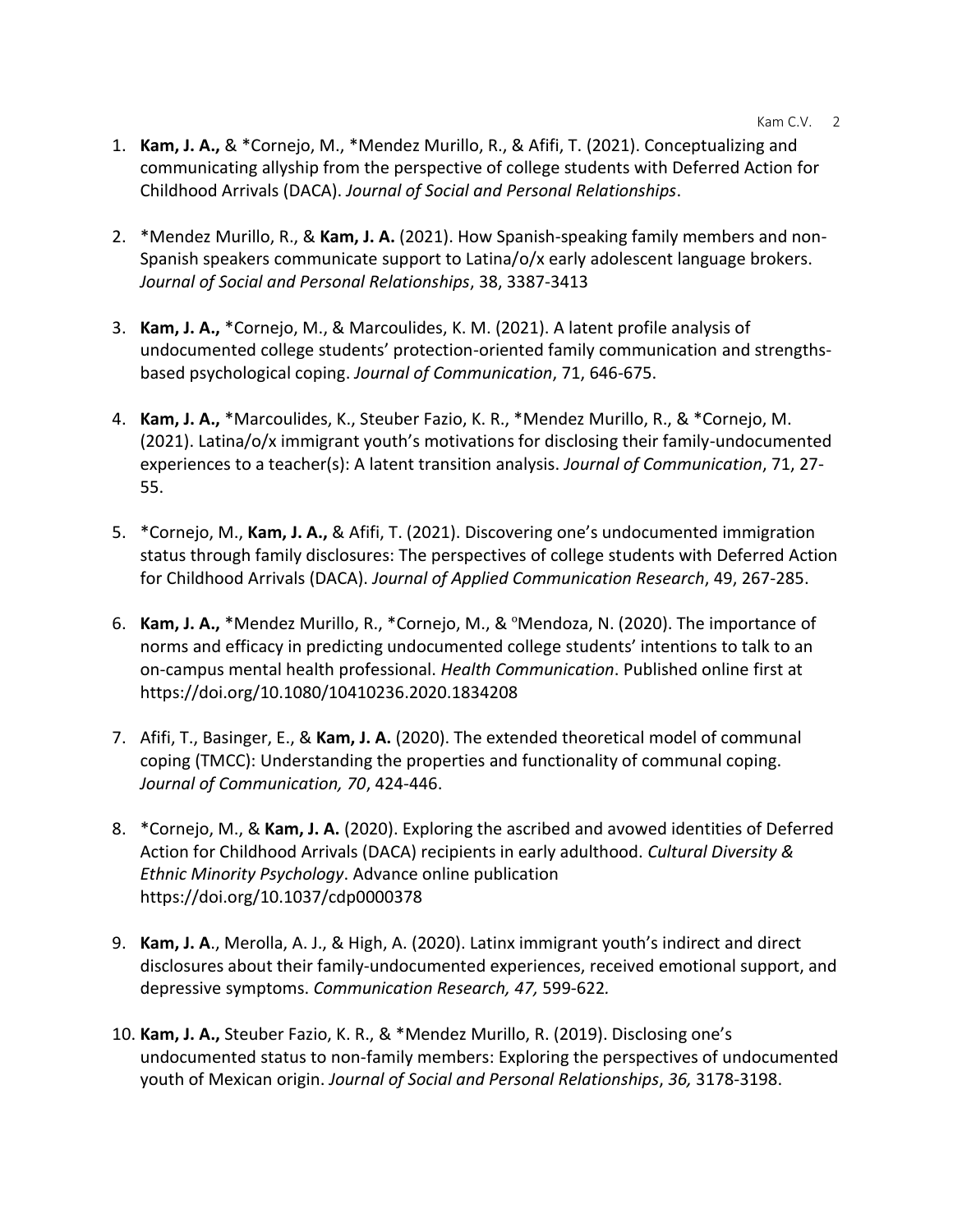- 11. **Kam, J. A.,** \*Pérez Torres, D., & Steuber Fazio, K. R. (2018). Identifying individual- and family-level coping strategies for undocumented youth of Mexican origin. *Journal of Applied Communication Research, 46,* 641-664.
- 12. **Kam, J. A.,** & Merolla, A. J. (2018). The influence of hope communication on documented and undocumented Latina/o high school students' college intentions across an academic year. *Communication Monographs*, *85*, 399-422.
- 13. **Kam, J. A., \***Pines, R., & \*Bernhold, Q. (2018). Using a theoretical model of communal coping to understand changes in language brokers' coping patterns: Implications for Latina/o early adolescents' brokering stress and efficacy. *Communication Monographs*, *85*, 263-283.
- 14. **Kam, J. A.,** Gasiorek, J., \*Pines, R., & Steuber Fazio, K. R. (2018). Latina/o adolescents' family-undocumented-status disclosures directed at school counselors: A latent transition analysis. *Journal of Counseling Psychology*, *65*, 267-279.
- 15. Merolla, A. J., & **Kam, J. A.** (2018). Parental hope communication and parent-adolescent constructive conflict management: A multilevel longitudinal analysis with Latina/o early adolescents. *Journal of Family Communication*, *18*, 32-50.
- 16. \*Pines, R., **Kam, J. A.**, \*Bernhold, Q. (2017). Understanding Latino/a language brokers' identity goals in association with parent-child relational quality. *Journal of Social and Personal Relationships*. Published online first on October 16, 2017. https://doi.org/10.1177/0265407517734656
- 17. **Kam, J. A.,** \*Marcoulides, K. M., & Merolla, A. J. (2017). Using an acculturation-stressresilience framework to explore latent profiles of Latina/o language brokers. *Journal of Research on Adolescence*, *27*, 842-861.
- 18. **Kam, J. A.,** & \*Pérez Torres, D. (2017). Perceived parental legitimacy as a moderator of parent-child communication's effects on Latina/o adolescent substance use. *Health Communication, 33*, 743-753.
- 19. **Kam, J. A.**, \*Basinger, E. D., & Guntzviller, L. (2017). Communal coping among Spanishspeaking mother-child dyads engaging in language brokering: A latent class analysis. *Communication Research, 44*, 743-769.
- 20. **Kam, J. A.**, Guntzviller, L., & \*Pines, R. (2017). Language brokering, prosocial capacities, and intercultural communication apprehension for Latina mothers and their adolescent children. *Journal of Cross-Cultural Psychology*, *48*, 168-183.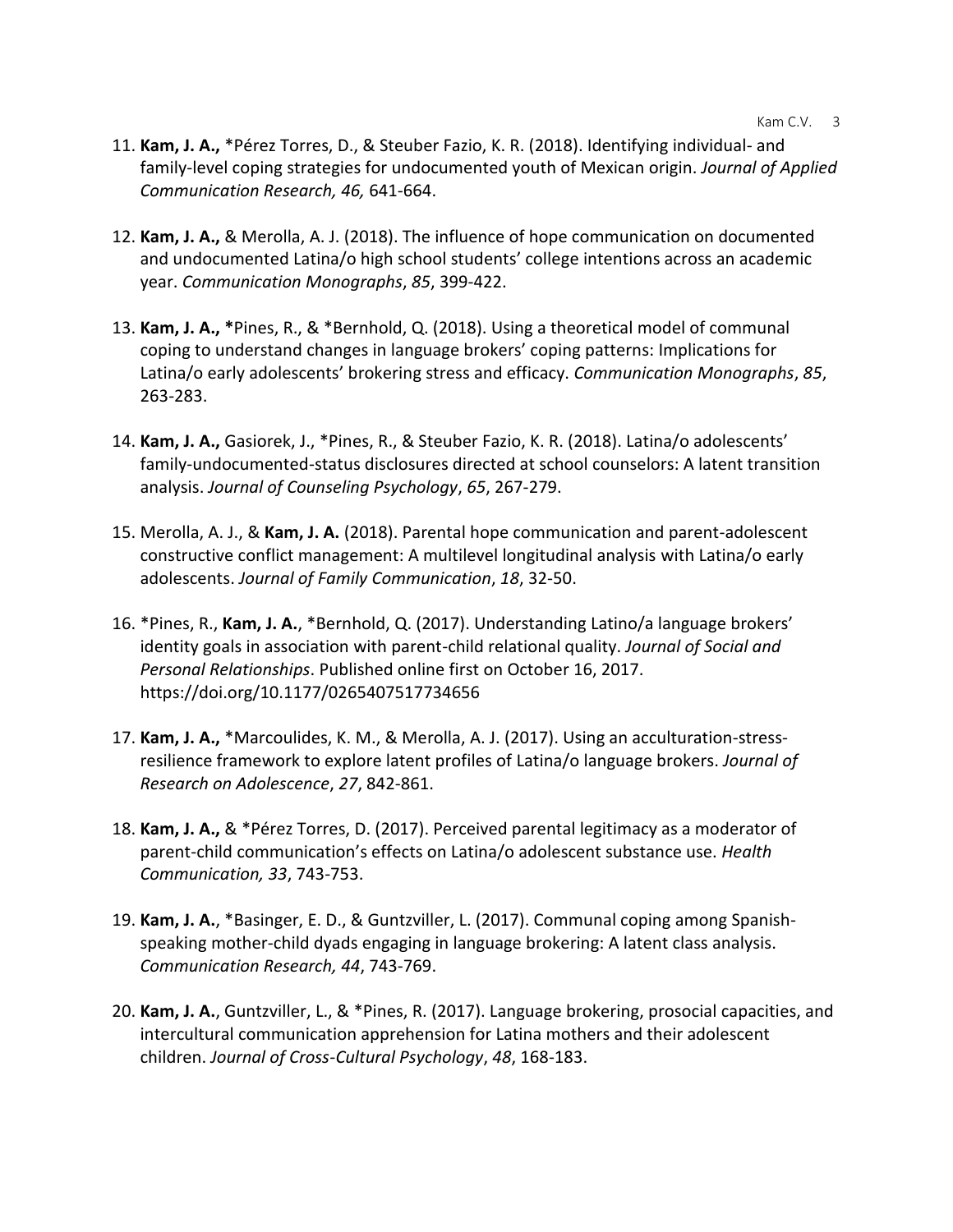- 21. **Kam, J. A.,** & Miller-Day, M. D. (2017). A family communication perspective on substance use prevention, intervention, and coping: Special issue introduction. *Journal of Family Communication*, *17*, 1-14.
- 22. **Kam, J. A.**, \*Figueroa-Caballero, A., & \*Basinger, E. D. (2016). Constructing a measure of alcohol-specific communication with friends: Conceptualizing and operationalizing communication as multidimensional. *Health Communication, 31*, 695-706.
- 23. **Kam, J. A.**, Krieger, J. L., \*Basinger, E. D., & \*Figueroa-Caballero, A. (2016). What do high school students say when they talk to their friends about substance use? Exploring the content of substance-use-specific communication with friends. *Health Communication*, 31, 522-535.
- 24. **Kam, J. A.**, \*Basinger, E. D., & \*Abendschein, B. (2015). Do adolescent perceptions of their parents drinking alcohol undermine or enhance what parents say about alcohol? The interaction between verbal and nonverbal messages about alcohol use. *Communication Research*, *44*, 319-347.
- 25. \*Pusateri, K. B., \*Roaché, D. J., & **Kam, J. A.** (2015). Grandparents' and young-adult grandchildren's identity gaps and perceived caregiving intentions: An actor-partner interdependence model. *Journal of Social and Personal Relationships*, *33*, 191-216.
- 26. **Kam, J. A.**, Castro, F. G., & \*Wang, N. (2015). Parent-child communication's attenuating effects on Mexican-heritage early-stage adolescents' depressive symptoms and substance use. *Human Communication Research, 41*, 204-225.
- 27. Quick, B. L., **Kam, J. A.**, Morgan, S., \*Montero Liberona, C. A., & \*Smith, R. (2015). Radio ad narratives, discrete emotions, and freedom threats: An extension of psychological reactance theory. *Journal of Communication, 65*, 40-61.
- 28. Lee, C. J., & **Kam, J. A.** (2014). Explaining the effects of anti-drug media campaign exposure and social capital on targeted parent-child communication about drugs. *Communication Research, 42*, 459-481.
- 29. **Kam, J. A.,** & Lazarevic, V. (2014). Communicating for one's family: An interdisciplinary review of language and cultural brokering in immigrant families*. Communication Yearbook*, *38*, 3-38.
- 30. **Kam, J. A.** & Lazarevic, V. (2014). The stressful (and not so stressful) nature of language brokering: Identifying when brokering functions as a cultural stressor for Latino immigrant children in early adolescence. *Journal of Youth and Adolescence. 43*, 1994-2011.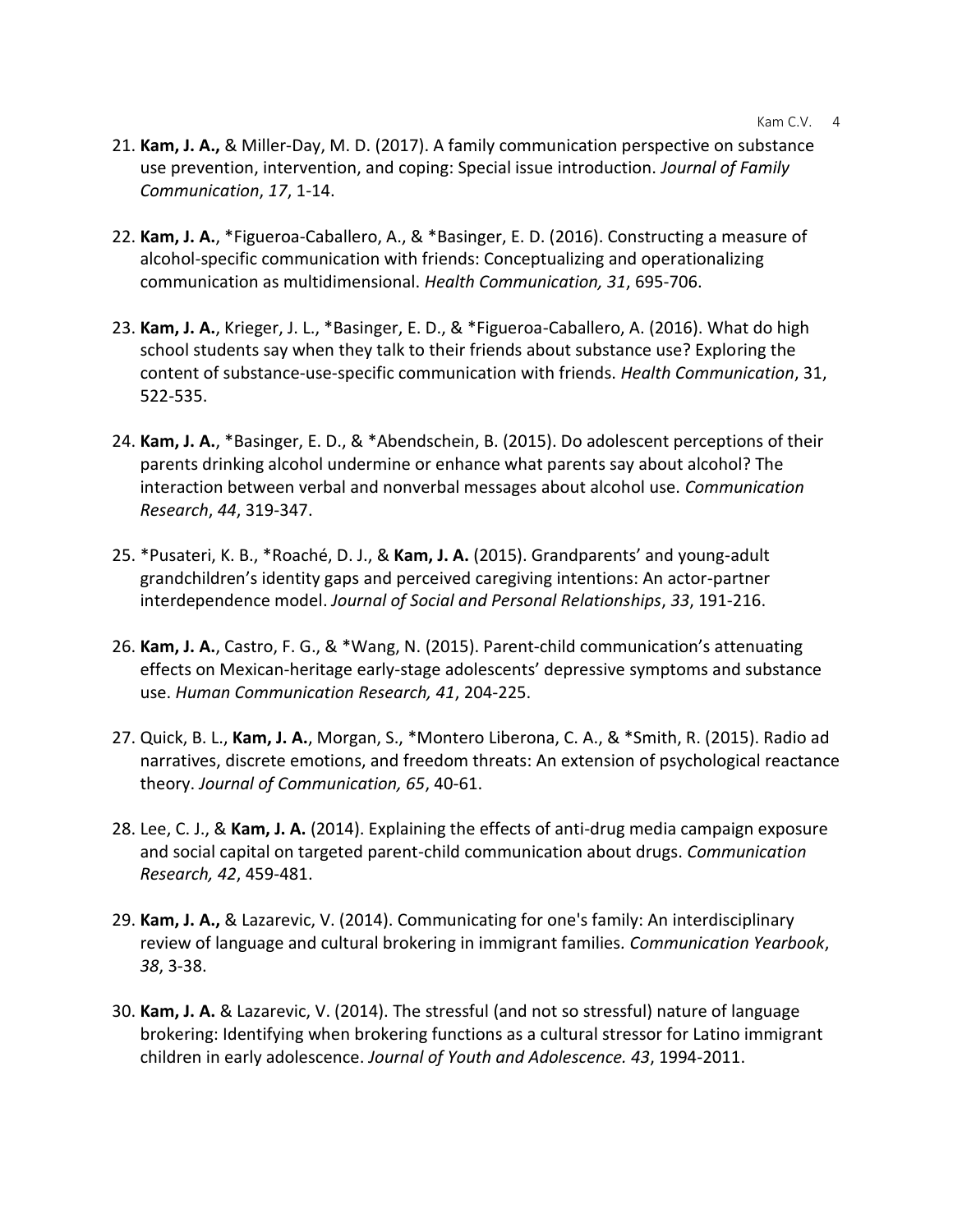- Kam C.V. 5
- 31. **Kam, J. A.**, \*Potocki, B., & Hecht, M. L. (2014). Encouraging Mexican-heritage youth to intervene when friends drink: The role of targeted parent-child communication against alcohol. *Communication Research, 14*, 544-664.
- 32. **Kam, J. A.**, & \*Wang, N. (2014). Longitudinal effects of best-friend communication against substance use for Latino and non-Latino white early adolescents. *Journal of Research on Adolescence, 25*, 534-550.
- 33. **Kam, J. A.**, \*Wang, N., & Harvey, J. (2014). Latino and European American early adolescents' exposure to music with substance-use references: Examining parent-child communication as a moderator. *Journal of Adolescence, 37*, 185-196.
- 34. **Kam, J. A.**, & \*Yang, S. (2014). Explicating how parent-child communication increases Latino and European American early adolescents' intentions to intervene in a friend's substance use. *Prevention Science, 15*, 536-546.
- 35. **Kam, J. A.**, & Bámaca-Colbert, M. Y. (2013). Supportive parenting as a moderator of perceived ethnic/racial discrimination's associations with psychological and academic adjustment: A comparison between Mexican-origin females in early and middle adolescence. *Communication Research*, *40*, 645-668.
- 36. **Kam, J. A.**, & Lee, C. -J. (2013). Examining the effects of mass media campaign exposure and interpersonal discussions on youth's drug use: The mediating role of visiting pro-drug websites. *Health Communication, 28*, 473-485.
- 37. **Kam, J. A.,** & \*Middleton, A. V. (2013). The associations between parents' references to their own past substance use and youth's substance use beliefs and behaviors: A comparison of Latino and European American youth. *Human Communication Research, 39*, 208-229.
- 38. Katz, M. L., **Kam, J. A.**, Krieger, J. L., & Roberto, A. J. (2012). Predicting HPV vaccine intentions of college-age males: A cross-sectional survey study of parents and sons' perceptions. *Journal of American College Health*, 60, 449-559*.*
- 39. Krieger, J. L., Katz, M., **Kam, J. A.**, & Roberto, A. (2012). Appalachian and non-Appalachian pediatricians' encouragement of the human papillomavirus (HPV) vaccine: Implications for health disparities*. Journal of Women's Issues, 22*, e19-e26*.*
- 40. **Kam, J. A.** (2011). Identifying changes in youth's subgroup membership over time based on their targeted communication about substance use with parents and friends. *Human Communication Research*, *37*, 324-349.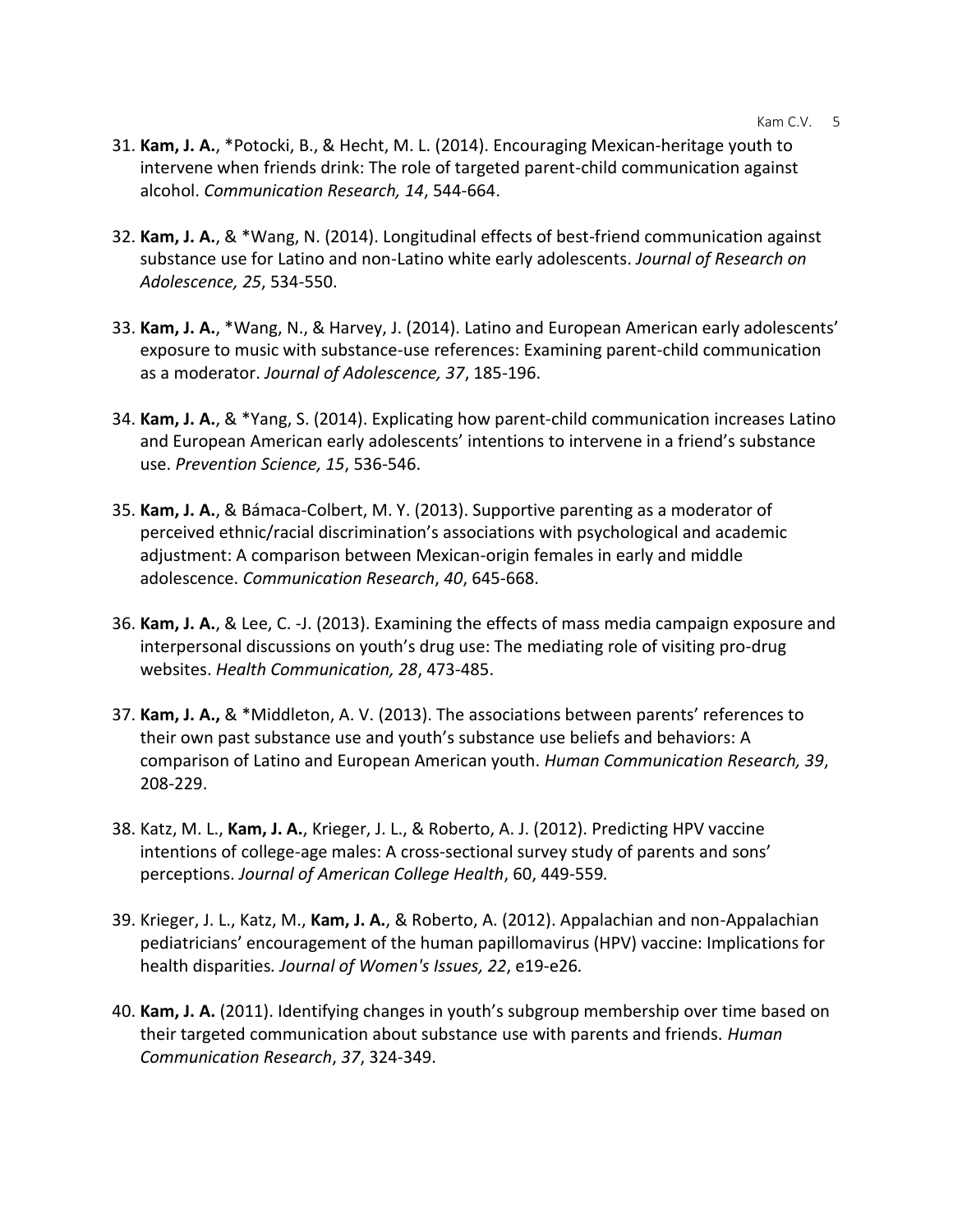- 41. **Kam, J. A.** (2011). The effects of language brokering frequency and feelings on Mexicanheritage youth's mental health and risky behaviors. *Journal of Communication*, 61, 455-475.
- 42. **Kam, J. A.**, & Cleveland, M. J. (2011). Perceived discrimination as a risk factor for Latina/o youth's substance use: Do parent- and peer-based communication and relationship resources act as protective factors? *Health Communication, 26*, 111-124*.*
- 43. Krieger, J. L., **Kam, J. A.**, Katz, M., & Roberto, A. (2011). Does mother know best? An actorpartner model of mother-daughter communication about the HPV vaccine. *Human Communication Research, 37*, 107-124.
- 44. Hopfer, S., Davis, D., **Kam, J. A.**, Shin, Y., Elek, E., & Hecht, M. L. (2010). A review of elementary-school based substance use prevention programs: Identifying program attributes. *Journal of Drug Education, 40*, 11-36.
- 45. **Kam, J. A.**, Cleveland, M. J., & Hecht, M. L. (2010). Applying general strain theory to examine perceived discrimination's indirect relation to Mexican-heritage youth's alcohol, cigarette, and marijuana use. *Prevention Science*, *11*, 397-410.
- 46. Miller-Day, M., & **Kam, J. A.** (2010). More than just openness: Developing and validating a measure of targeted parent-child communication about alcohol. *Health Communication, 25*, 293-302.
- 47. **Kam, J. A.**, & Hecht, M. L. (2009). Investigating the role of identity gaps among communicative and relational outcomes within the grandparent-grandchild relationship: The young-adult grandchildren's perspective. *Western Journal of Communication*, *73*, 456- 480.
- 48. **Kam, J. A.**, Matsunaga, M., Hecht, M. L., & Ndiaye, K. (2009). Extending the theory of planned behavior to predict alcohol, tobacco, and marijuana use among youth of Mexican heritage. *Prevention Science, 10*, 41-53.
- 49. Hecht, M. L., Elek, E., Wagstaff, D., **Kam, J. A.**, & Marsiglia, F., Dustman, P., Reeves, L., & Harthun, M. (2008). Short-term effects of the 5<sup>th</sup> grade version of the keepin' it REAL substance use prevention intervention. *The Journal of Drug Education, 38, 223-249.*

## **BOOK CHAPTERS:**

50. **Kam, J. A.,** Mendez Murillo, R., & Cornejo, M. (2020). Immigration and family communication: Resilience, solidarity, and thriving. In J. Soliz & C. Warner Colaner (Eds.), *Navigating relationships in the modern family: Communication, identity, and difference* (pp. 103-122). New York, New York: Peter Lang.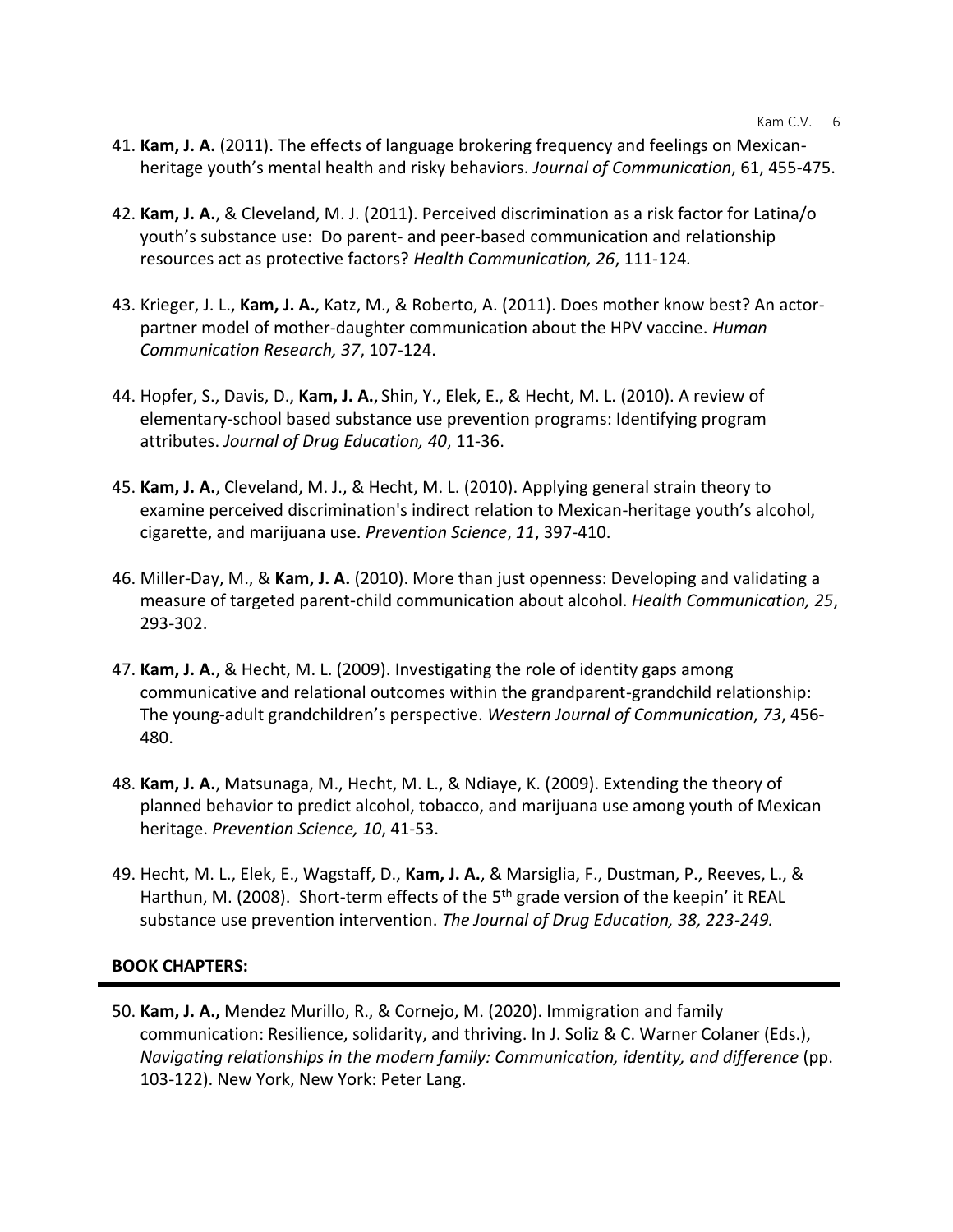- 51. **Kam, J. A.** (2019). The stress, resilience, and thriving of immigrant and non-immigrant Latina/o youth in the United States. In S. R. Wilson & S. W. Smith (Eds.). *Reflections on interpersonal communication research*. San Diego, CA: Cognella Academic Publishing.
- 52. **Kam, J. A.,** Guntzviller, L., & Stohl, C. (2017). New approaches to studying language brokering from a communication perspective. In R. S. Weisskirch (Ed.). *Language brokering in immigrant families: Theories and contexts* (pp. 26-46). New York, NY: Routledge Publishers. Routledge/Psychology Press/Taylor and Francis Publishers.
- 53. Miller-Day, M., & **Kam, J. A.** (2009). Investigating communication among families: Children, parents, and grandparents. In W. F. Eadie (Ed.), *21st century communication: A reference handbook (vol. 2) (pp. 303-312)*. Sage Publications.
- 54. **Kam, J. A.** (2007). Nonverbal behaviors that contribute to healthy or destructive family functioning. In L. K. Guerrero & M. L. Hecht (Eds.), *The nonverbal communication reader: Classic and contemporary readings (pp. 360-369).* Long Grove, Illinois: Waveland Press.
- 55. **Kam, J. A.**, & Eidsmore, J. (2006). Applying burlesque rhetoric to create social change. In A. Kurt & M. Shockley (Eds.), *Diversity: New realities in a changing world (pp. 111-124)*. England: Palgrave Macmillan.

# **ENCYCLOPEDIA ENTRIES:**

- 56. **Kam, J. A.**, & \*Wang, N. (2015). Communication in immigrant families. In C. R. Berger & M. E. Roloff (Eds.), *International Encyclopedia of Interpersonal Communication.* Hoboken, NJ: Wiley-Blackwell.
- 57. \*Wang, N., & **Kam, J. A.** (2014). Language brokering. In T. Thompson (Ed.), *Encyclopedia of Health Communication* (pp. 767-769). Sage Publications.

# **UNDER REVIEW OR REVISION:**

- **Kam, J. A.,** Hopfer, S., \*Cornejo, M., \*Mendez Murillo, R., & ºJuarez, D. (under review). A communication-focused health belief model grounded in undocumented college students' lived experiences with mental health strain.
- \*King, J., **Kam, J. A.,** \*Cornejo, M., & \*Mendez Murillo, R. (under review). A social ecological approach to understanding undocumented college students' resilience during the COVID-19 pandemic.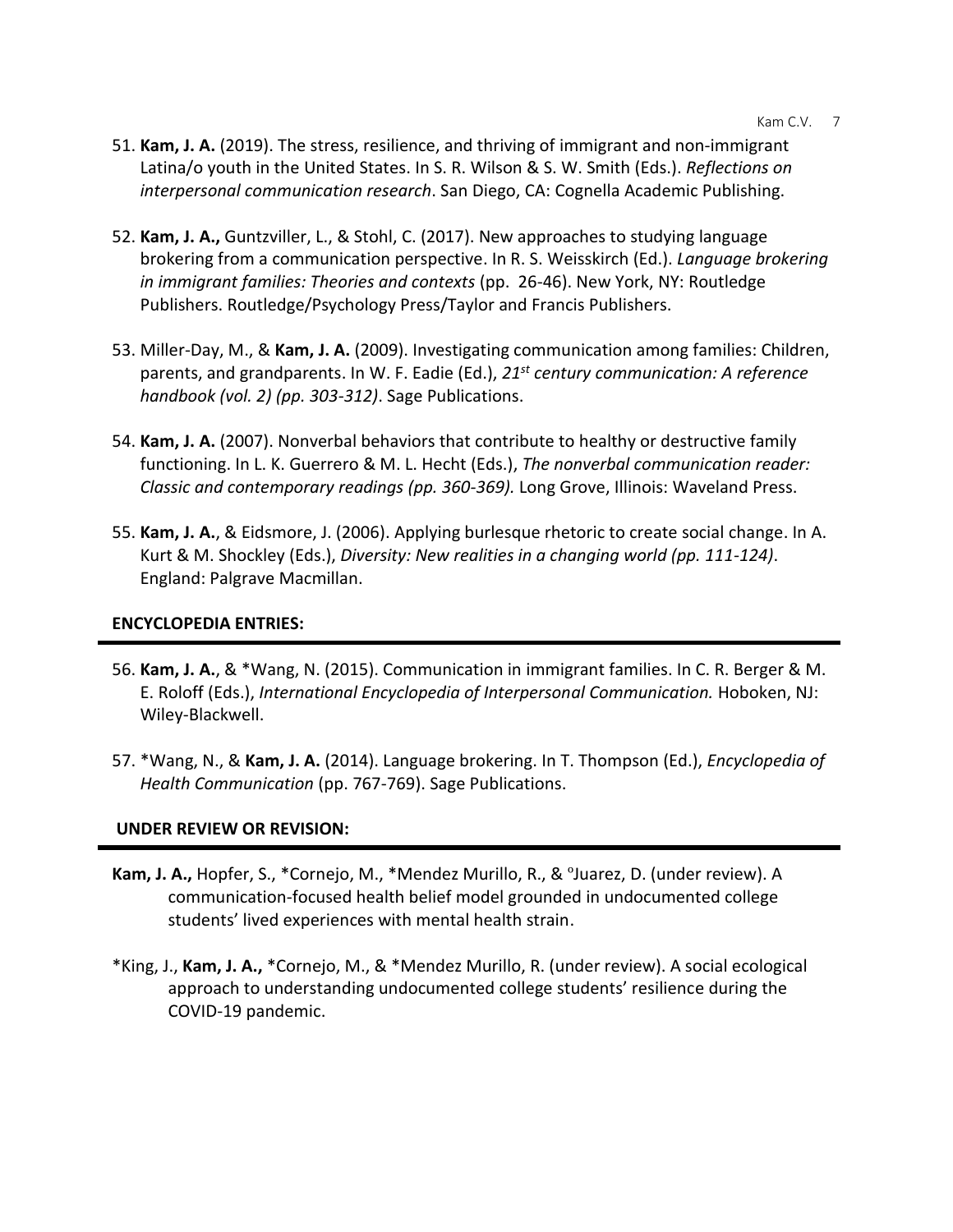- \*Mendez Murillo, R., & **Kam, J. A.** (under review). *The cultural nuances, structural barriers, and dynamic nature of communal coping for separated Latinx immigrant families: A family triadic perspective.*
- \*Mendez Murillo, R., & **Kam, J. A.** (in progress). *Extending the theorizing of relational maintenance by exploring the lived experiences of separated Latinx immigrant families.*
- \*Mendez Murillo, R., & **Kam, J. A.** (in progress). *The dynamic nature and functionality of communal coping for separated Latinx immigrant families.*
- \*Molina-Rogers, N., **Kam, J. A.,** \*Cornejo, M., & \*Mendez Murillo, R. (in progress). Latinx undocumented immigrants' COVID-19 information acquisition, perceptions, and behaviors.

## **EXTERNAL GRANT ACTIVITY:**

| 2014-2019        | Kam, J. A. (Fellow). Training Fellowship for Early Career Mentoring in<br>NIDA Research. The National Hispanic Science Network on Drug Abuse<br>and Michigan State University. Funded by the National Institute on Drug<br>Abuse, Dr. James Anthony, PI (R25). In 2018, received \$31,980 in pilot<br>funds. Mentor: Dr. Felipe González Castro        |
|------------------|--------------------------------------------------------------------------------------------------------------------------------------------------------------------------------------------------------------------------------------------------------------------------------------------------------------------------------------------------------|
| <b>June 2015</b> | Kam, J. A. (PI; not funded). Mexican-Origin Early Adolescents'<br>Communication with Parents about Alcohol and Other Drugs. National<br>Institute on Drug Abuse (R01). Co-Is: Romo, L. F., Marcoulides, G.,<br>Mireles-Rios, & Castro, F.G.                                                                                                            |
| June 2013        | Kam, J. A. (PI; not funded). Mexican-Heritage Early Adolescents'<br>Substance-Use-Specific Communication with Parents and Friends.<br>National Institute on Alcohol Abuse and Alcoholism (R21). Overall Impact<br>Score = $44$ (i.e., very good-good category).                                                                                        |
| 2012-2014        | Kam, J. A. (Fellow). Training Fellowship on Hispanic Drug Abuse. The<br>National Hispanic Science Network on Drug Abuse Interdisciplinary<br>Research Training Institute (NHSN IRTI). Funded by the National Institute<br>on Drug Abuse, Avelardo Valdez, PI. The University of Southern California<br>$(R25)$ .<br>Mentor: Dr. Felipe González Castro |
| 2007-2009        | Kam, J. A. (Fellow). Pre-Doctoral Prevention and Methodology Training<br>Fellowship. Funded by the National Institute on Drug Abuse, Mark<br>Greenberg, PI. The Pennsylvania State University (T32).                                                                                                                                                   |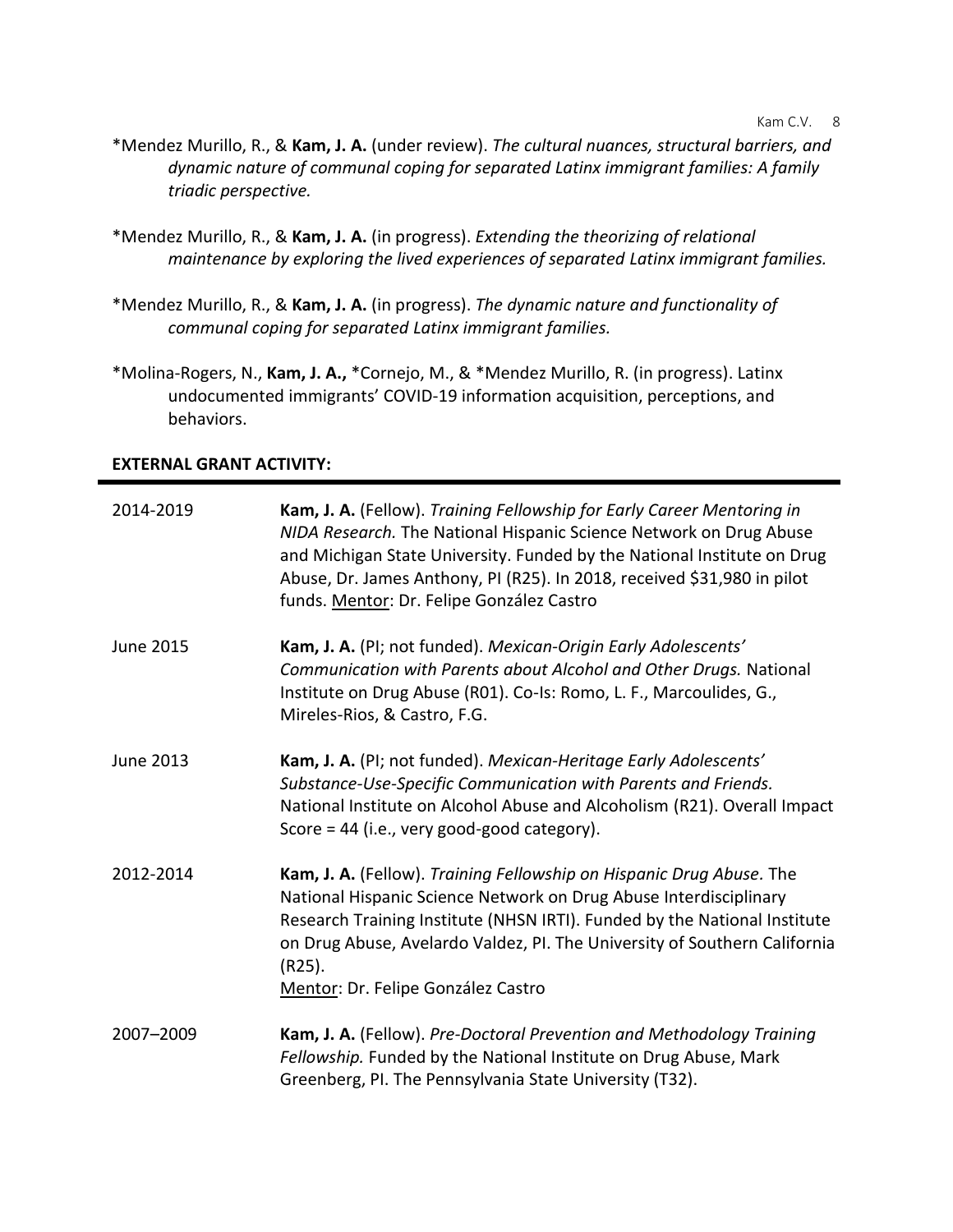# Mentor: Dr. Michael L Hecht

## **INTERNAL GRANT ACTIVITY:**

| 2020-2022 | Kam, J. A. (PI). Latina/o/x Undocumented Immigrants Coping with the<br>COVID-19 Pandemic. Institute for Social, Behavioral & Economic Research<br>Small Research Grant, UC Santa Barbara (\$8,000). Co-Investigator:<br>Monica Cornejo                                                                                                                                               |
|-----------|--------------------------------------------------------------------------------------------------------------------------------------------------------------------------------------------------------------------------------------------------------------------------------------------------------------------------------------------------------------------------------------|
| 2019-2022 | Kam, J. A. (PI) (funded). Creating a Diverse, Equitable, and Inclusive<br>Climate in the UCSB Communication Department & Campus Community.<br>University of California Office of the President's Advancing Faculty<br>Diversity-Climate and Retention Grant. (\$113,725). Additional PI Dana<br>Mastro; Additional Co-PIs: Amy Gonzales, Walid Afifi, Tamara Afifi, Norah<br>Dunbar. |
| 2018-2020 | Kam, J. A. (PI). The Stress, Resilience, and Thriving of Undocumented<br>Immigrant Youth during their Transition to Adulthood. Academic Senate<br>Faculty Research Grant, UC Santa Barbara (\$15,400).                                                                                                                                                                               |
| 2018-2020 | Kam, J. A. (PI). Examining the Support Provided to Children of Immigrant<br>Families When Language Brokering. Institute for Social, Behavioral &<br>Economic Research Small Research Grant, UC Santa Barbara (\$8,000).                                                                                                                                                              |
| 2017-2018 | Kam, J. A. (PI). How Social Network Members Communicate Support (or a<br>Lack of Support) to DACAmented College Students. Chicano/a Studies<br>Institute Research Grant, UC Santa Barbara (\$2,500).                                                                                                                                                                                 |
| 2016-2017 | Kam, J. A. (PI). Stress and Coping for Children of Immigrant Families.<br>Academic Faculty Senate Pearl Chase Grant, UC Santa Barbara (\$9,310).                                                                                                                                                                                                                                     |
| 2016      | Kam, J. A. (Recipient). Carbon Neutrality Initiative to Integrate Climate<br>Change and Sustainability into Course Curricula (\$1,000).                                                                                                                                                                                                                                              |
| 2015-2016 | Kam, J. A. (PI). Using a Stress-Coping-Resilience Framework to Identify<br>Risk and Protective Factors for Latino/a Adolescents in Santa Barbara<br>County. Academic Faculty Senate Pearl Chase Grant and ISBER Social<br>Science Research Grants Program, UC Santa Barbara (\$23,000).                                                                                              |
| 2011-2013 | Kam, J. A. (PI). Identifying Specific Messages that Adolescents Use to<br>Discourage Substance Use among Friends, while Maintaining Friendships                                                                                                                                                                                                                                      |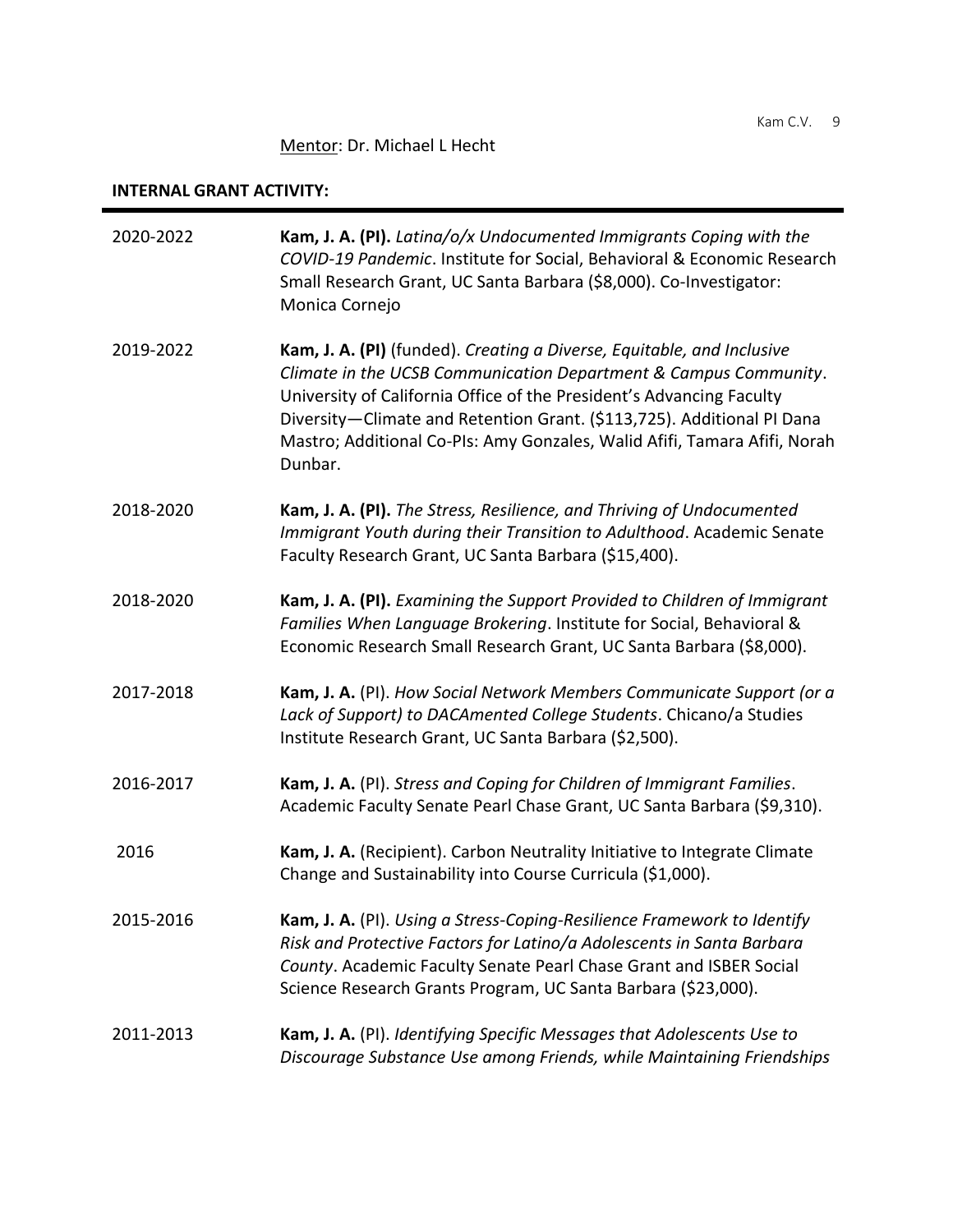|           | and Positive Impressions. Campus Research Board Program Award,<br>University of Illinois at Urbana-Champaign (\$17,107).                                                                                                                                                           |
|-----------|------------------------------------------------------------------------------------------------------------------------------------------------------------------------------------------------------------------------------------------------------------------------------------|
| 2010-2011 | <b>Kam, J. A.</b> (PI). The Associations between Language Brokering, Poor<br>Mental Health, and Risky Behaviors for Latino Adolescents and their<br>Parents. The Miller Research Grant, The Ohio State University (\$14,000).                                                      |
| 2010      | Kam, J. A. (PI). Cultural Stressors Placing Latino Adolescents at Risk for<br>Problem Behaviors and Poor Academic Performance: How can Parents<br>and Peers Help? The Kirwan Institute for the Study of Race and Ethnicity<br>Research Grant. The Ohio State University (\$3,000). |
| 2010      | Kam, J. A. (PI). Exploring the Role of Communication in Coping with Ethnic<br>Discrimination. Social Behavioral Sciences Small Grant. The Ohio State<br>University (\$1,000).                                                                                                      |

### **AWARD ACTIVITY:**

| 2019                     | Kam, J. A. Recipient. Commit to Submit. University of California, Santa<br>Barbara. Competitively selected to participate in training to write external<br>grant proposals. Paid trip to visit the National Institutes of Health campus<br>and meet with program officers. |
|--------------------------|----------------------------------------------------------------------------------------------------------------------------------------------------------------------------------------------------------------------------------------------------------------------------|
| 2016                     | Kam, J. A. Recipient. Early Career Award, Interpersonal Communication<br>Division, National Communication Association.                                                                                                                                                     |
| 2008-2009                | Kam, J. A. Recipient. The Carroll C. Arnold Award for Scholarly Excellence,<br>Department of Communication Arts & Sciences. The Pennsylvania State<br>University. Annual outstanding research award for a graduate student.                                                |
| <b>Top Paper Panels:</b> |                                                                                                                                                                                                                                                                            |
| 2021                     | Interpersonal Communication Division. International Communication<br>Association.                                                                                                                                                                                          |
| 2020                     | Health Communication Division, National Communication Association.                                                                                                                                                                                                         |
| 2018                     | Interpersonal Communication Division, National Communication<br>Association.                                                                                                                                                                                               |
| 2017                     | Family Communication Division. National Communication Association.                                                                                                                                                                                                         |
| 2017                     | Interpersonal Communication Division. International Communication<br>Association.                                                                                                                                                                                          |
| 2016                     | Health Communication Division. National Communication Association.                                                                                                                                                                                                         |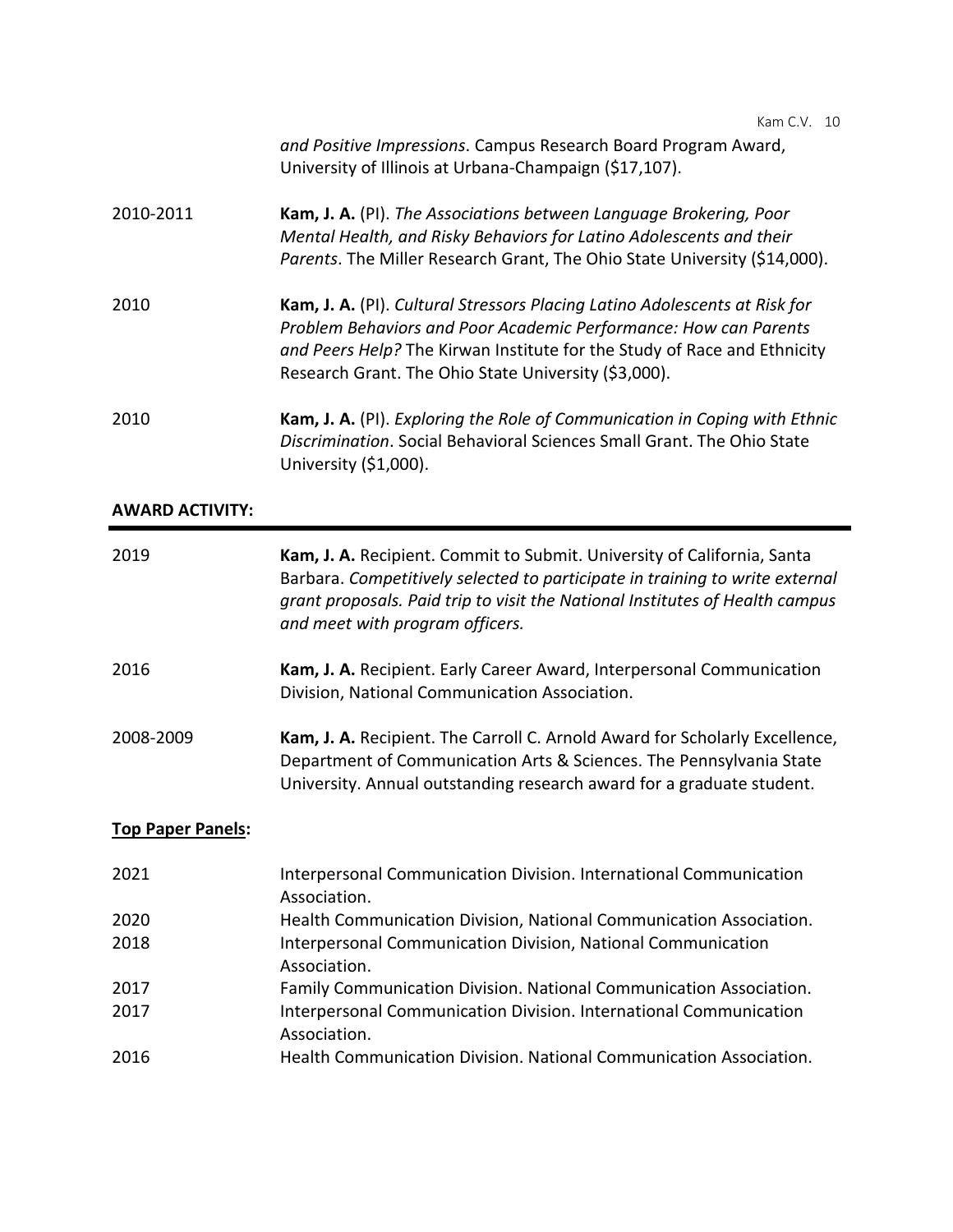| 2015 | Interpersonal Communication Division. International Communication<br>Association. |
|------|-----------------------------------------------------------------------------------|
| 2014 | Family Communication Division. National Communication Association.                |
| 2011 | Health Communication Division. National Communication Association.                |
| 2008 | Communication and Aging Division. National Communication Association.             |
| 2004 | Asian/Pacific American Communication Division. National                           |
|      | Communication Association.                                                        |

# **PRESENTATIONS AT PROFESSIONAL MEETINGS:**

- 1. **Kam, J. A.,** & \*Cornejo, M. (2021). *Conceptualizing and communicating allyship from the perspective of college students with Deferred Action for Childhood Arrivals (DACA).* Paper presented at the National Communication Association, Seattle, WA.
- 2. **Kam, J. A.,** \*Cornejo, M., & Marcoulides, K. M. (May, 2021). *A latent profile analysis of undocumented college students' protection-oriented family communication and strengthsbased psychological coping*. Paper presented at the International Communication Association. **Top Paper Panel. Interpersonal Communication Division.**
- 3. **Kam, J. A.,** \*Mendez Murillo, R., \*Cornejo, M., & \*Mendoza, N. (November, 2020). *The importance of norms and efficacy in predicting undocumented college students' intentions to talk to an on-campus mental health professional.* Paper presented at the National Communication Association, Indianapolis, IN. **Top Paper Panel. Health Communication Division.**
- 4. \*Cornejo, M., & **Kam, J. A.** (November, 2020). Exploring the ascribed and avowed identities of Deferred Action for Childhood Arrivals (DACA) recipients in early adulthood. Paper presented at the National Communication Association, Indianapolis, IN.
- 5. \*Cornejo, M., **Kam, J. A.,** & Afifi, T. (November, 2020). Discovering one's undocumented immigration status through family disclosures: The perspectives of college students with Deferred Action for Childhood Arrivals (DACA). Paper presented at the National Communication Association, Indianapolis, IN.
- 6. Afifi, T., Basinger, E., & **Kam, J. A.** (2019). The extended theoretical model of communal coping (TMCC): Understanding the properties and functionality of communal coping. Paper presented at the National Communication Association, Baltimore, MD.
- 7. **Kam, J. A.,** Merolla, A. J., & High, A. (November, 2018). *Latina/o immigrant youth's indirect and direct family-undocumented status disclosures in relation to received supportive*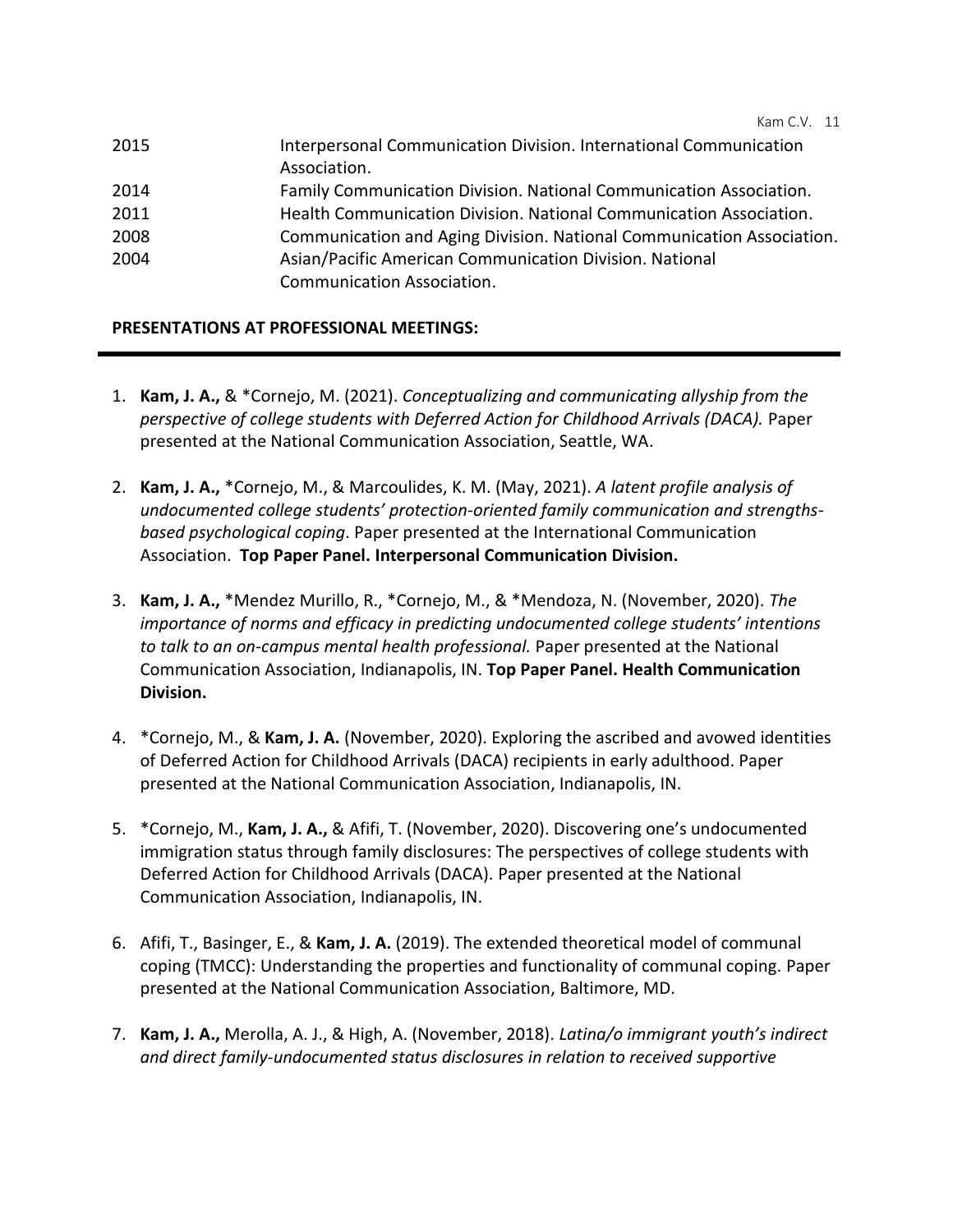*communication and depressive symptoms*. Paper presented at the National Communication Association, Salt Lake City, Utah. **Top Paper Panel. Interpersonal Communication Division.**

- 8. **Kam, J. A.,** Steuber Fazio, K. R., \*Mendez Murillo, R. (November, 2018). *Disclosing one's undocumented status to non-family members: Exploring the perspectives of undocumented youth of Mexican origin*. Paper presented at the National Communication Association, Salt Lake City, Utah.
- 9. \*Mendez Murillo, R., & **Kam, J. A.** (November, 2018). *How family members and people from U.S. mainstream culture communicate support to Latina/o early adolescent language brokers.* Paper presented at the National Communication Association, Salt Lake City, Utah.
- 10. **Kam, J. A., \***Pines, R., & \*Bernhold, Q. (November, 2017). *Assessing changes in language brokers' communal coping patterns: Testing a theoretical model of communal coping*. Paper presented at the National Communication Association, Dallas, TX. **Top Paper Panel. Family Communication Division.**
- 11. **Kam, J. A.,** & Merolla, A. J. (November, 2017). *The influence of hope communication on documented and undocumented Latina/o students' college intentions across an academic year*. Paper presented at the National Communication Association, Dallas, TX.
- 12. **Kam, J. A.,** & \*Pérez Torres, D. (November, 2017). *Coping with being undocumented: Promoting resilience for Mexican-origin adolescent immigrants*. Paper presented at the National Communication Association, Dallas, TX.
- 13. **Kam, J. A.,** \*Marcoulides, K., Steuber, K. R., \*Mendez Murillo, R. (May, 2017). *Uncovering patterns of family-undocumented-status disclosures for Latina/o early adolescents: A latent transition analysis.* Paper presented at the International Communication Association, San Diego, CA. **Top Paper Panel. Interpersonal Communication Division.**
- 14. **Kam, J. A.,** & \*Pérez Torres, D. (May, 2017). *Perceived parental legitimacy as a moderator of parent-child communication's effects on Latina/o adolescent substance use*. Paper presented at the International Communication Association, San Diego, CA.
- 15. \*Pines, R., & **Kam, J. A.** (May, 2017). *Who do I try to be when I interpret for others? Understanding relational quality associated with language brokers' strategic identity goals.* Paper presented at the International Communication Association, San Diego, CA.
- 16. **Kam, J. A.,** \*Marcoulides, K., & Merolla, A. J. (November, 2016*). Using an acculturationstress-resilience framework to explore latent profiles of Latina/o early adolescent language brokers*. Paper presented at the National Communication Association, Philadelphia, PA. **Top Paper Panel. Health Communication Division.**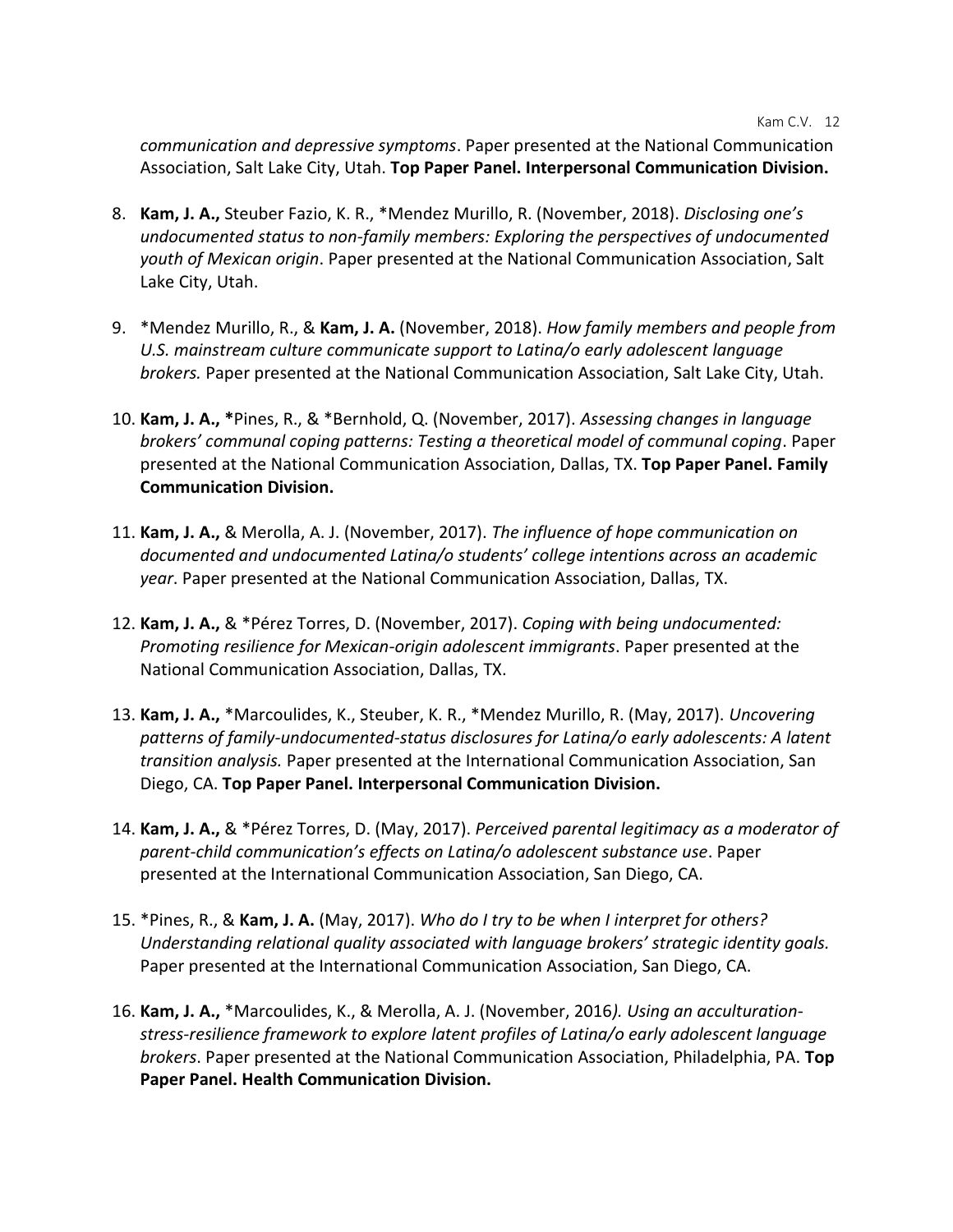- 17. **Kam, J. A.**, \*Basinger, E.D., & Guntzviller, L. (November, 2016). *Communal coping among Spanish-speaking mother-child dyads engaging in language brokering: A latent class analysis*. Paper presented at the National Communication Association, Philadelphia, PA.
- 18. **Kam, J. A.**, Guntzviller, L., & \*Pines, R. (November, 2016). *Language brokering, prosocial capacities, and intercultural communication apprehension for Latina mothers and their adolescent children*. Paper presented at the National Communication Association, Philadelphia, PA.
- 19. \*Choi, S.C., Tabb, K.M., & **Kam, J. A.** (January, 2016). *Ethnic identification as a protective factor for Latino early adolescents experiencing perceived discrimination and depressive symptoms*. Poster presented at the Society for Social Work and Research, Washington, DC.
- 20. **Kam, J. A.** (June, 2015). *Developing a multidimensional measure of marijuana-specific communication with friends*. Poster presented at the College on Problems of Drug Dependence Annual Meeting, Phoenix, AZ.
- 21. **Kam, J. A.**, \*Figueroa-Caballero, A., & \*Basinger, E. D. (May, 2015). *Constructing a measure of alcohol-specific communication with friends: Conceptualizing and operationalizing communication as multidimensional.* Paper presented at the International Communication Association, Puerto Rico. **Top Paper Panel. Interpersonal Communication Division.**
- 22. \*Pusateri, K. B., \*Roaché, D. J., & **Kam, J. A.** (November, 2014). *Grandparents' and youngadult grandchildren's identity gaps and perceived caregiving intentions: An actor-partner interdependence model*. Paper presented at the National Communication Association, Chicago, IL. **Top Paper Panel. Family Communication Division.**
- 23. **Kam, J. A.**, \*Basinger, E. D., & \*Abendschein, B. (November, 2014). *Do adolescent perceptions of their parents drinking alcohol undermine or enhance what parents say about alcohol? The interaction between verbal and nonverbal messages about alcohol use*. Paper presented at the National Communication Association, Chicago, IL.
- 24. **Kam, J. A.**, Harvey, J., & \*Wang, N. (November, 2013). *Does listening to music with references to substance use place Latino and European American youth at risk for substance use? Examining the moderating role of parent-child communication.* Paper presented at the National Communication Association, Washington, DC.
- 25. **Kam, J. A**., & \*Middleton, A. V. (June, 2013). *The associations between parents' references to their own past substance use and youth's substance use beliefs and behaviors: A comparison of Latino and European American youth*. Paper presented at the International Communication Association, London, England.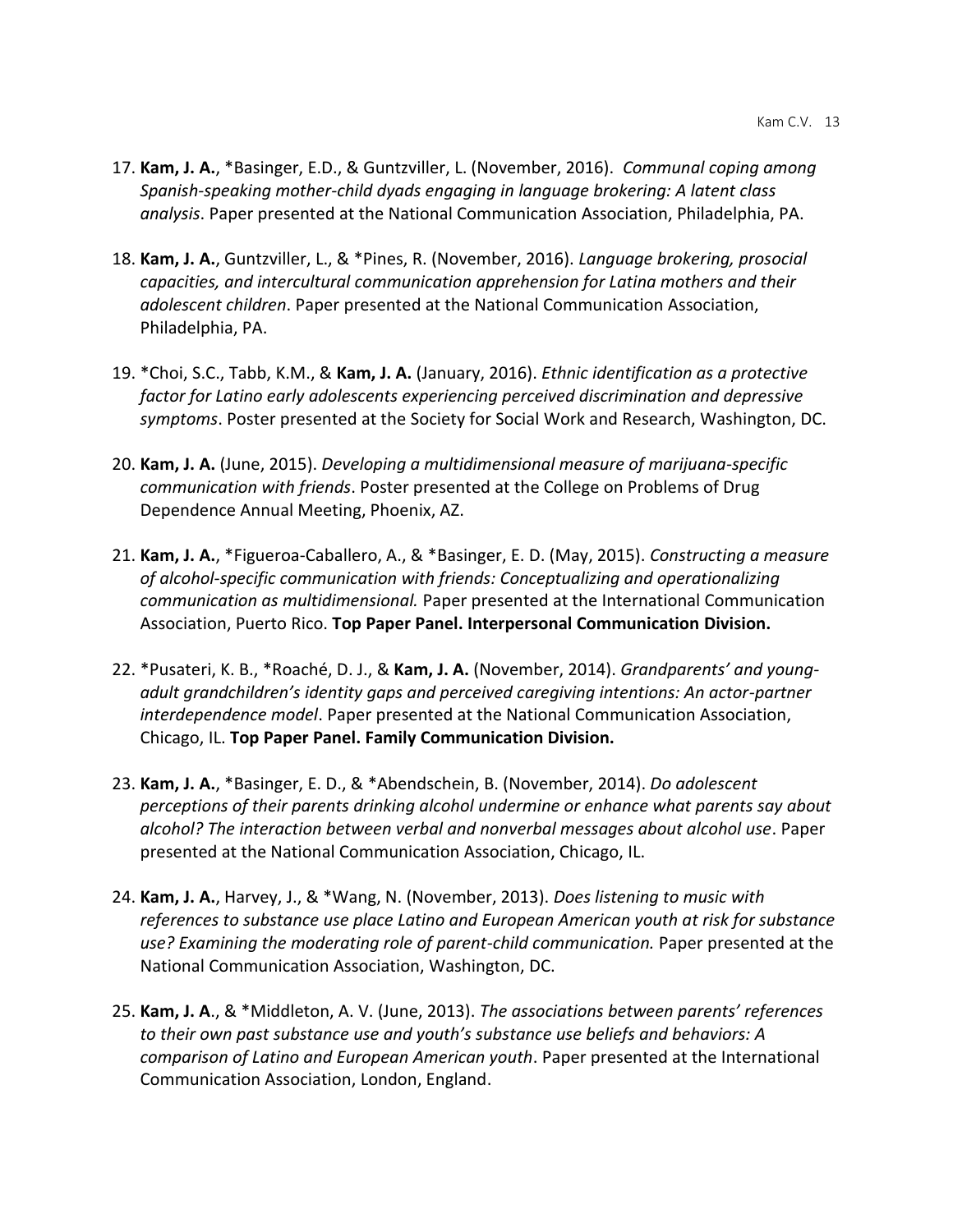- 26. Lee, C. J., & **Kam, J. A.** (June, 2013). *Explaining the effects of anti-drug media campaign exposure and social capital on targeted parent-child communication about drugs*. Paper presented at the International Communication Association, London, England.
- 27. **Kam, J. A.**, & \*Yang, S. (May, 2013). *Explicating how parent-child communication increases Latino and European American early adolescents' intentions to intervene in a friend's substance use*. Paper presented at the Society for Prevention Research, San Francisco, CA.
- 28. **Kam, J. A.** (November, 2012). *The stressful (and not so stressful) nature of language brokering: Using the theory of planned behavior to identify protective resources for young language brokers of Latino descent.* Paper presented at the National Communication Association, Orlando, FL.
- 29. **Kam, J. A.** (September, 2012). *Comforting messages that moderate perceived ethnic/racial discrimination's associations with Mexican-heritage youth's school grades, drug use, and other delinquent behaviors.* Paper presented at the National Hispanic Science Network on Drug Abuse Conference, San Diego, CA.
- 30. **Kam, J. A.,** & Bámaca-Colbert, M. Y. (May, 2012). *Supportive parenting as a moderator of perceived ethnic/racial discrimination's associations with psychological and academic adjustment: A comparison between Mexican-origin females in early and middle adolescence.* Paper presented at the Society for Prevention Research, Washington, DC.
- 31. **Kam, J. A**., & Lee, C. -J. (May, 2012). *Mass media campaign exposure and interpersonal discussions indirectly affect youth's drug use by motivating them to visit drug-related websites*. Paper presented at the International Communication Association, Phoenix, AZ.
- 32. **Kam, J. A.**, & \*Yang, S. (April, 2012). *Does targeted parent-child communication against substance use motivate Latino and European American adolescents to intervene in a friend's*  substance use? Testing a mediation model based on primary socialization theory. Paper presented at the Kentucky Conference on Health Communication, Lexington, KY.
- 33. **Kam, J. A.**, \*Potocki, B., & Hecht, M. L. (November, 2011). *Encouraging Mexican-heritage youth to intervene when friends drink: The role of targeted parent-child communication about alcohol.* Paper presented at the National Communication Association, New Orleans, LA. **Top Paper Panel. Health Communication Division.**
- 34. **Kam, J. A.**, & \*Ramirez, J. (November, 2011). *Identifying comforting messages in response to perceived discrimination.* Paper presented at the National Communication Association, New Orleans, LA.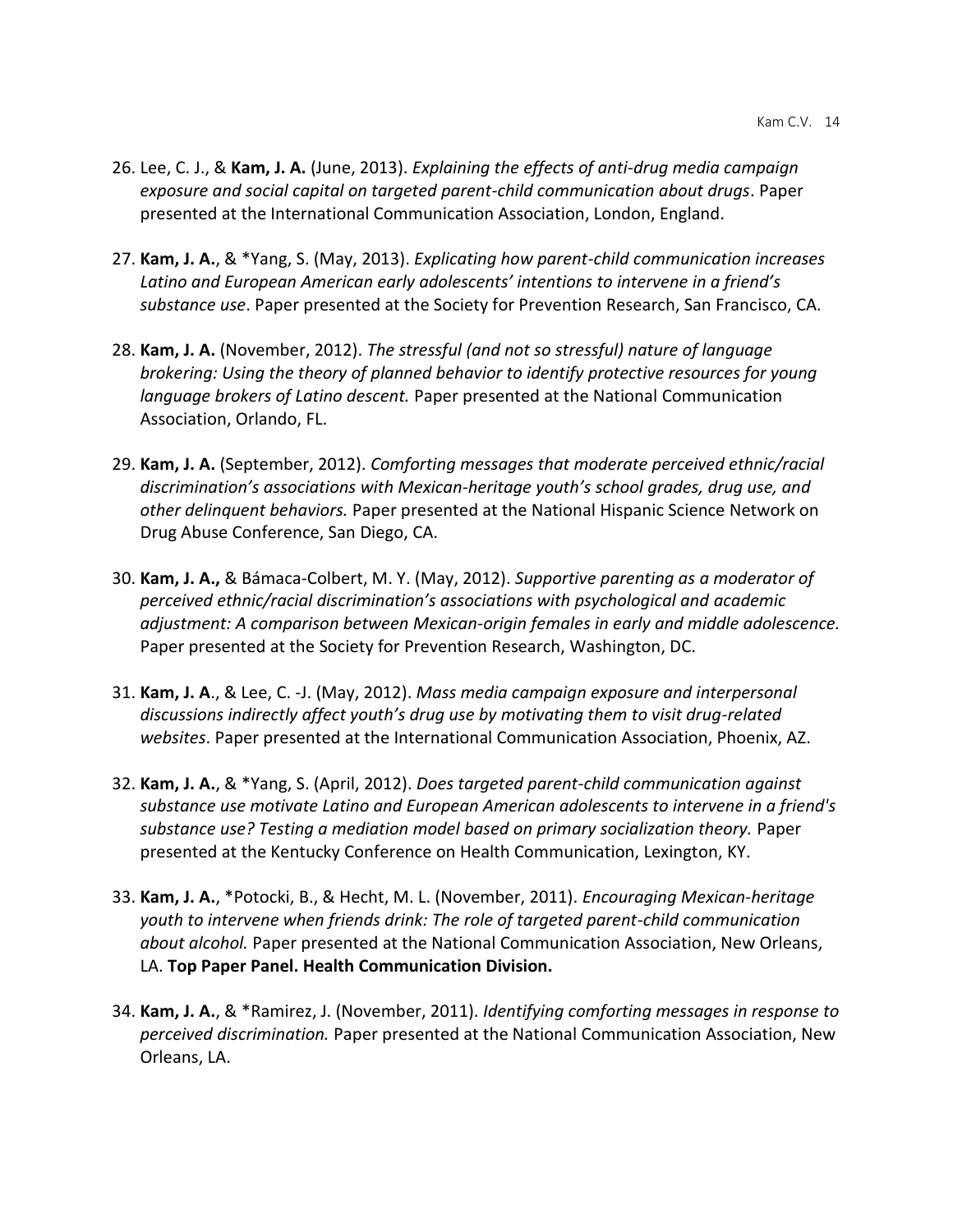- 35. Krieger, J. L., Katz, M., **Kam, J. A.**, & Roberto, A. (November, 2011). *Appalachian and non-Appalachian pediatricians' encouragement of the human papillomavirus (HPV) vaccine: Implications for health disparities.* Paper presented at the National Communication Association, New Orleans, LA.
- 36. **Kam, J. A.** (November, 2010). *Identifying changes in youth's subgroup membership over time based on their targeted communication about substance use with parents and friends*. Paper presented at the National Communication Association, San Francisco, CA.
- 37. Krieger, J. L., **Kam, J. A.**, Katz, M., & Roberto, A. (June, 2010). *Does mother know best? An actor-partner model of mother-daughter communication about the HPV vaccine.* Paper presented at the International Communication Association, Singapore.
- 38. **Kam, J. A.** (June, 2010). *The effects of cultural brokering on Mexican-heritage youth's mental health and health-related behaviors.* Paper presented at the Society for Prevention Research, Denver, CO.
- 39. Shin, Y., & **Kam, J. A.** (June, 2010). *Parent-child communication about alcohol as a mediator between parentification and substance use: Can parentification benefit Mexican-heritage youth?* Poster presented at the Society for Prevention Research, Denver, CO.
- 40. Bámaca-Colbert, M. Y., & **Kam, J. A.** (March, 2010). *Contextual stressors and adjustment among Mexican-origin girls: Examining family-based protective factors*. Paper presented at the Society for Research on Adolescence, Philadelphia, PA.
- 41. **Kam, J. A**., & Cleveland, M. J. (November, 2009). *Discrimination as a communication-based risk factor for Latina/o youth's substance use: Do parent and peer resources act as protective factors?* Paper presented at the National Communication Association, Chicago, IL.
- 42. **Kam, J. A**., Cleveland, M. J., & Hecht, M. L. (May, 2009). *Testing general strain theory by examining perceived discrimination's indirect effects on Mexican-heritage youths' alcohol, cigarette, and marijuana use: A growth curve analysis.* Paper presented at the Society for Prevention Research, Washington, DC.
- 43. **Kam, J. A**. (November 2008). *Family members' involvement in caring for an aging parent*. Paper presented at the National Communication Association, San Diego, CA. **Top Paper Panel. Communication and Aging Division.**
- 44. **Kam, J. A.**, & Nussbaum, J. F. (November 2008). *Exploring the dynamic nature of the grandparent-grandchild relationship*. Paper presented at the National Communication Association, San Diego, CA.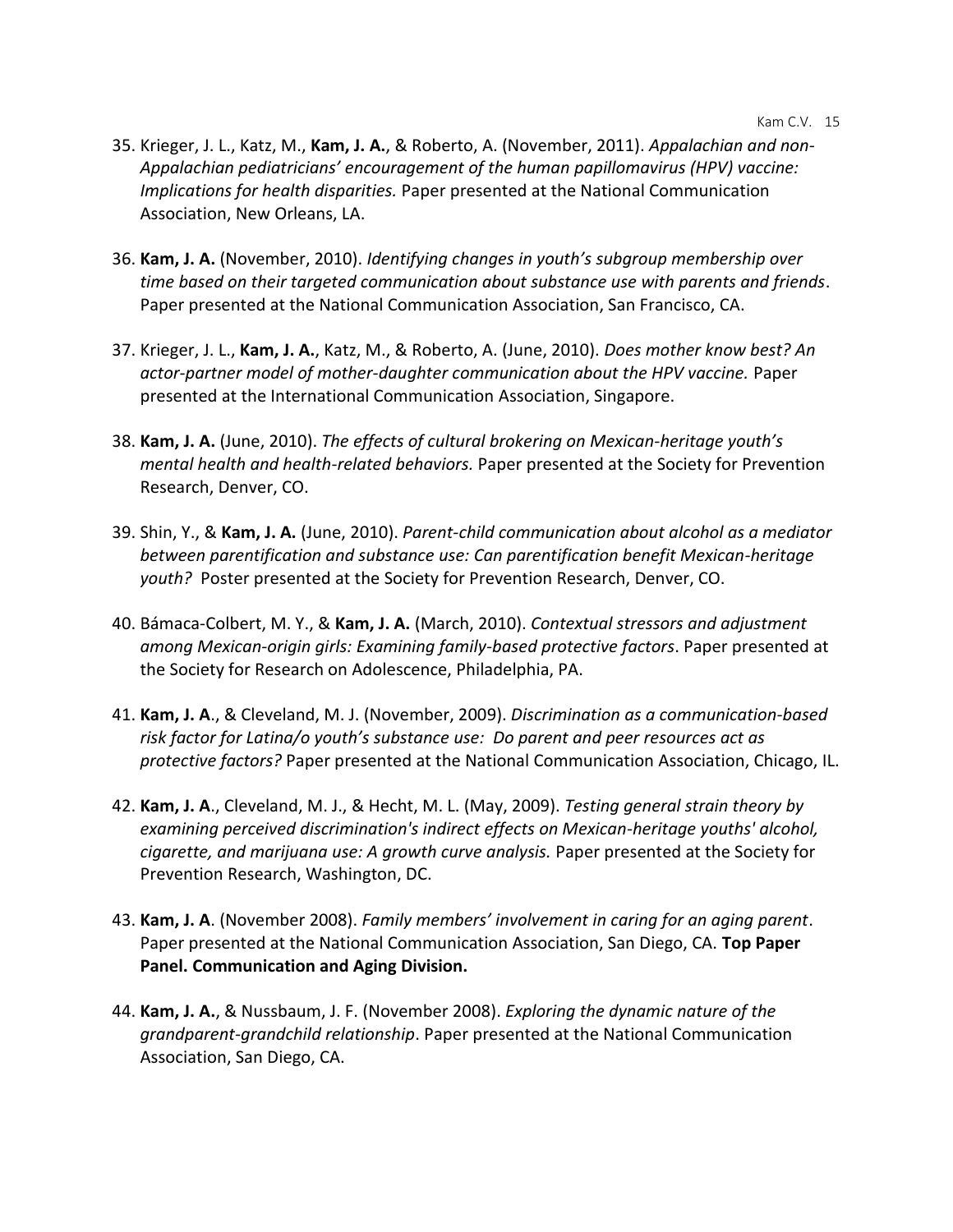- 45. **Kam, J. A.** (June 2008). *Drawing from the social exchange, lifespan, social cognition, and social skills perspectives to understand caregiving as a communicative and relational phenomenon.* Paper presented at the International Association for Relationship Research, Providence, RI.
- 46. Hecht, M. L., Elek, E., Wagstaff, D., **Kam, J. A.,** & Marsiglia, F., Dustman, P., Reeves, L., & Harthun, M. (May 2008). *Short-term impacts of the 5th grade version of the keepin' it REAL substance use prevention intervention*. Paper presented at the Society for Prevention Research, San Francisco, CA*.*
- 47. Miller-Day, M., & **Kam, J. A.** (May 2008). *More than just openness: A multi-dimensional measure of parent-child communication about alcohol*. Poster presented at the Society for Prevention Research, San Francisco, CA.
- 48. **Kam, J. A.**, Matsunaga, M., & Ndiaye, K. (November 2007).*Extending the theory of planned behavior by distinguishing between norms and predicting substance use among Mexican and Mexican American preadolescents.* Paper presented at the National Communication Association, Chicago, IL.
- 49. Elek, E., **Kam, J. A.**, & Hecht, M. L. (May 2007). *Parent and peer influences on substance use related variables for Mexican and Mexican American pre-adolescents*. Paper presented at the Society for Prevention Research, Washington, D.C.
- 50. **Kam, J. A.**, Elek, E., & Hecht, M. L. (May 2007). *Reviewing the effectiveness of elementary school-based substance use prevention programs.* Poster presented at the Society for Prevention Research, Washington, D.C.
- 51. **Kam, J. A.**, Hecht, M. L., & Matsunaga, M. (May 2007). *Testing a theoretical model of identity gaps among young-adult grandchildren*. Paper presented at the International Communication Association, San Francisco, CA.
- 52. **Kam, J. A.** (November 2006). *Communication theory of identity: A theoretical model of identity gaps from the adult grandchild's perspective*. Poster presented at the National Communication Association, San Antonio, TX.
- 53. **Kam, J. A.** (February 2005). *Piecing together cultural adaptation*. Paper presented at the Western States Communication Association, San Francisco, CA.
- 54. **Kam, J. A.**, Spitzberg, B. H., & Roesch, S. (May 2005). *You're nobody 'til somebody loves you: Seeking esteem and commitment through manipulation*. Paper presented at the International Communication Association, New York City, New York.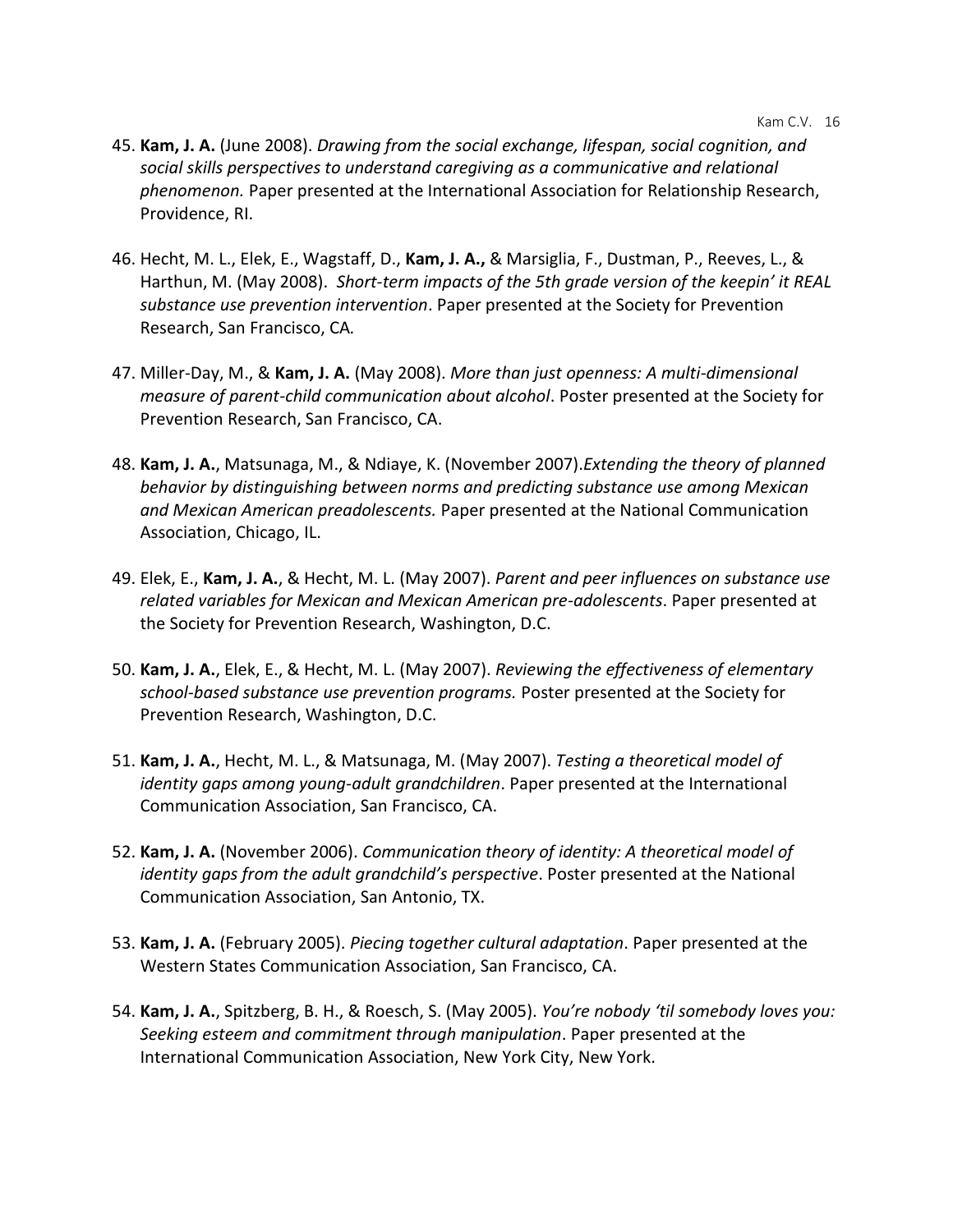- 55. **Kam, J. A.**, & Spitzberg, B. H. (February 2005). *Test of a relational goal pursuit theory of unwanted pursuit.* Paper presented at the Western States Communication Association, San Francisco, CA.
- 56. **Kam, J. A.**, & Eidsmore, J. (November 2004). *Applying burlesque rhetoric to create social change*. Paper presented at the National Communication Association, Chicago, IL. **Top Paper Panel. Asian/Pacific American Communication Division.**

### **INVITED PRESENTATIONS:**

| 2022, April    | Invited Speaker. "Cultivating Resilience when Faced with Structural<br>Barriers." Department of Communication. Seoul National University.                                                                                                                               |
|----------------|-------------------------------------------------------------------------------------------------------------------------------------------------------------------------------------------------------------------------------------------------------------------------|
| 2022, February | Invited Speaker. "Undocumented High School and College Students'<br>Resilience: Exploring the Complex Connections between Structural<br>Barriers, Mental Health, and Interpersonal Communication." Department<br>of Communication Studies. University of Texas, Austin. |
| 2020, February | Invited Speaker. "Improving Campus Services & Resources for<br>Undocumented College Students". Counseling and Psychological Services<br>and Undocumented Student Services, UC Santa Barbara.                                                                            |
| 2020, January  | Invited Speaker. "How can Communication Improve the Lives of<br>Undocumented Immigrant Youth?" Hugh Downs School of<br>Communication. Arizona State University                                                                                                          |
| 2020, January  | Invited Speaker. "Ethical Considerations when Working with Marginalized<br>Communities." Hugh Downs School of Communication. Arizona State<br>University                                                                                                                |
| 2014, February | Invited Speaker. "Examining the Effects of Language Brokering on the<br>Well-Being of Latino Early Adolescents." Department of Psychology's<br>Diversity Series. University of Illinois at Urbana-Champaign                                                             |
| 2013, August   | Invited Panelist. "Lessons Learned as New Faculty." New Faculty<br>Orientation. University of Illinois at Urbana-Champaign                                                                                                                                              |
| 2012, December | Invited Panelist. "Future Directions for Social Science Research with<br>Latino/a Families." Co-sponsored by La Casa and Human Development<br>and Family Studies. University of Illinois at Urbana-Champaign                                                            |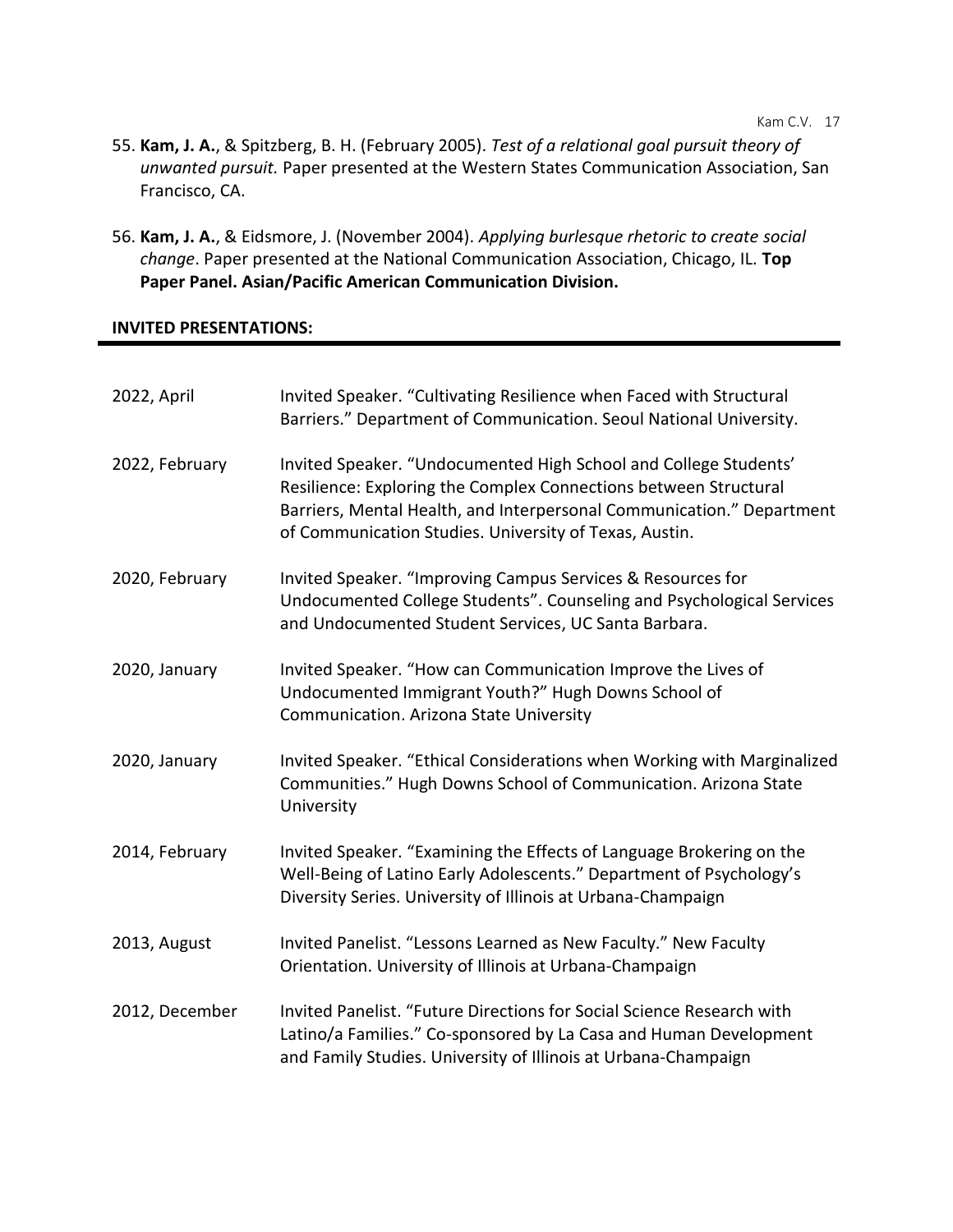- 2012, November Invited Speaker. "Substance-Use-Specific, Parent-child Communication as a Protective Resource for Latino and European American Early Adolescents." Human Development and Family Studies, University of Illinois at Urbana-Champaign
- 2010, February Invited Speaker. "Cultural Awareness: A Key Component of Communication Competence." *Diversity Lunch and Learn Series*, College of Food, Agricultural, and Environmental Sciences. The Ohio State University

### **PROFESSIONAL MEMBERSHIPS:**

2007, 2015-present, International Communication Association 2004-present, National Communication Association 2012-2015, National Hispanic Science Network on Drug Abuse 2008-2013, Society for Prevention Research 2015-2017, The College on Problems of Drug Dependence

### **SERVICE:**

#### **Journal Editorship:**

2015-2016 Guest Editor (with Miller-Day, M.). Special Issue: A Family Communication Perspective on Substance Use Prevention, Intervention, and Coping. *Journal of Family Communication*.

### **Editorial Board Membership:**

*Communication Monographs Communication Research Human Communication Research Journal of Communication Family Relations Communication Yearbook* (Volumes 37, 38, & 40) *Health Communication* (Special Issue on the Extended Parallel Process Model)

#### **Ad Hoc Reviewing:**

*Health Communication Health Education Research Journal of Behavioral Medicine Journal of Health Communication Journal of Family Communication Journal of Research on Adolescence*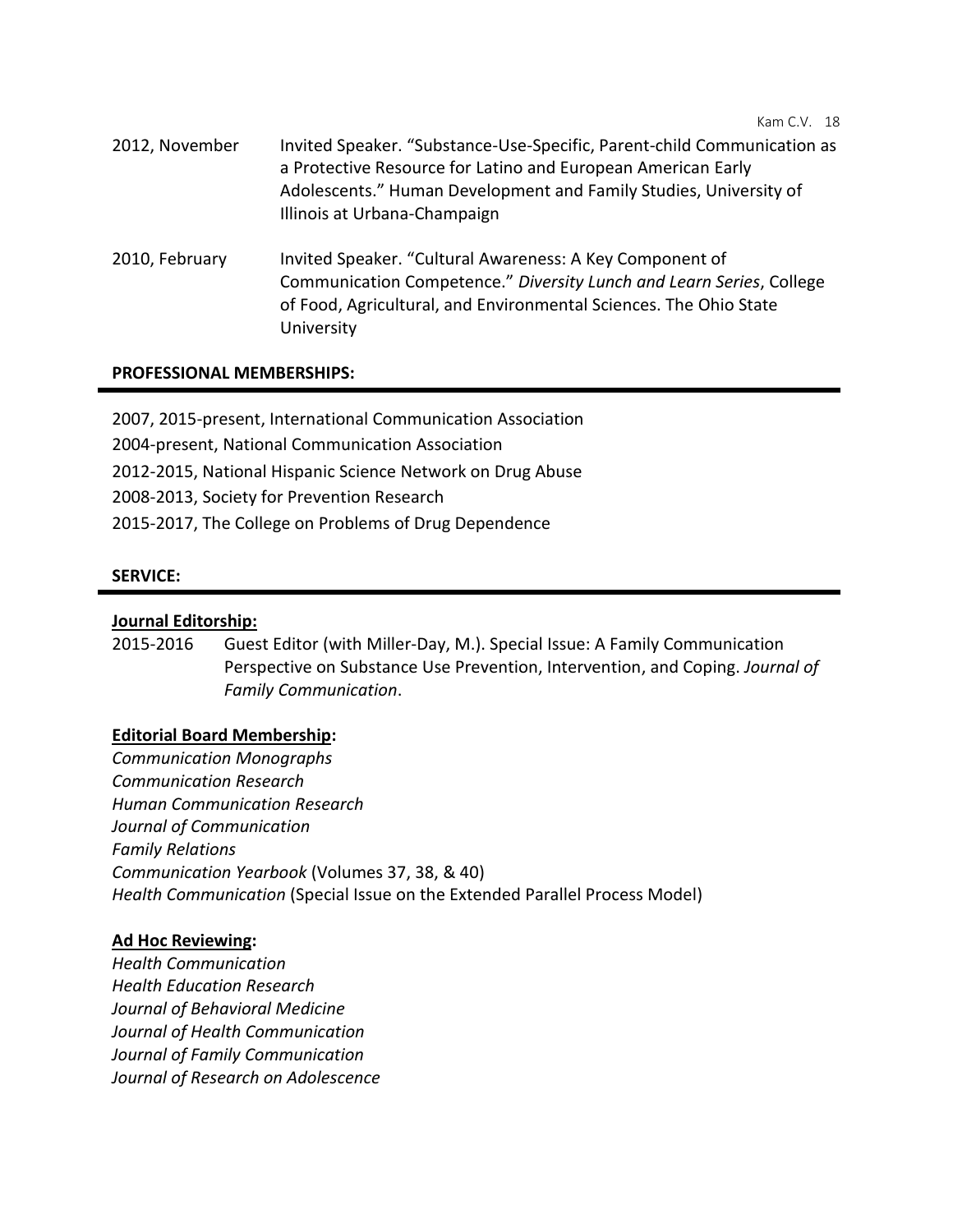## *Journal of Social and Personal Relationships Prevention Science Substance Use & Misuse*

2015 External Reviewer. Centers for Disease Control and Prevention (CDC). National Institute for Occupational Safety and Health (NIOSH). Performed a review of an intramural small project on occupational safety that was funded for \$130,000.

## **Conference-Related Services:**

### **Officer Positions:**

| 11/2020-11/2021          | Immediate Past Chair. Health Communication Division. National<br><b>Communication Association</b>                                       |
|--------------------------|-----------------------------------------------------------------------------------------------------------------------------------------|
| 1/2019-11/2020           | Chair. Ad Hoc Diversity, Equity, and Inclusivity Committee. Health<br><b>Communication Division. National Communication Association</b> |
| 11/2019-11/2020          | <b>Chair. Health Communication Division. National Communication</b><br>Association                                                      |
| 11/2018-11/2019          | Vice Chair (Program Planner). Health Communication Division. National<br><b>Communication Association</b>                               |
| 11/2016-11/2018          | Vice-Chair Elect. Health Communication Division. National<br><b>Communication Association</b>                                           |
| 11/2014-11/2016          | Secretary. Health Communication Division. National Communication<br>Association                                                         |
| <b>Committee Member:</b> |                                                                                                                                         |
| 2021                     | Awards Committee Member. National Communication Association Mark                                                                        |

L. Knapp Award in Interpersonal Communication Committee. 2020 Awards Committee Member. Thesis and Dissertation Award. International Communication Association and National Communication Association. Health Communication Divisions.

2018 Awards Committee Member. Article of the Year Award. National Communication Association. Health Communication Division.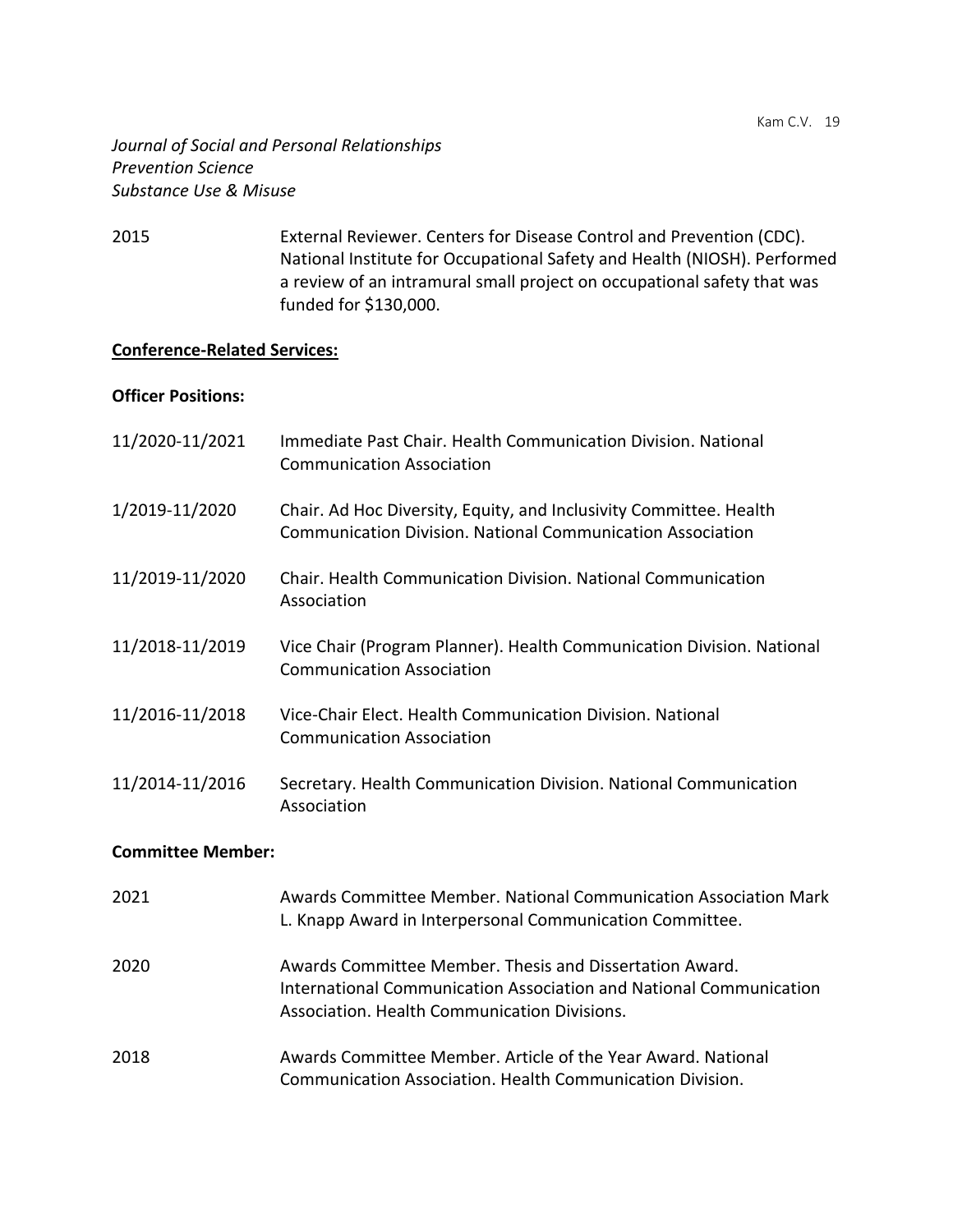| 2018                     | Awards Committee Member, Book of the Year Award, National<br>Communication Association. Health Communication Division.           |  |  |
|--------------------------|----------------------------------------------------------------------------------------------------------------------------------|--|--|
| 2009-2014                | Steering Committee Member. Diversity Network Committee. Society for<br><b>Prevention Research</b>                                |  |  |
| 2012-2013                | Communication Task Force Member. Representative of the Diversity<br>Network Committee. Society for Prevention Research           |  |  |
| <b>Paper Reviewing:</b>  |                                                                                                                                  |  |  |
| 2012                     | Paper Reviewer. Interpersonal Communication Division. National<br><b>Communication Association</b>                               |  |  |
| 2010-14, 2016-17         | Paper Reviewer. Health Communication Division. National<br><b>Communication Association</b>                                      |  |  |
| 2011                     | Paper Reviewer. Health Communication Division. International<br><b>Communication Association</b>                                 |  |  |
|                          | Department/University-Related Services at the University of California, Santa Barbara:                                           |  |  |
| 7/1/2021-present         | Vice Chair of the Department of Communication, UC Santa Barbara.                                                                 |  |  |
| 2019-present             | Director of the Division of Social Sciences Faculty Mentoring Program.                                                           |  |  |
| <b>Committee Member:</b> |                                                                                                                                  |  |  |
| 8/1/2019-4/1/2022        | Member. Committee on Research and Instructional Resources. Academic<br>Senate, UC Santa Barbara.                                 |  |  |
| 7/1/2020-4/8/2022        | Chair, Awards Committee, Department of Communication, UC Santa<br>Barbara.                                                       |  |  |
| 2019-2020                | Co-Chair of the Search Committee for the Diversity and Communication<br>Position, Department of Communication, UC Santa Barbara. |  |  |
| 4/2020                   | Committee Member. Faculty Career Development Awards Review<br>Committee. Academic Senate, UC Santa Barbara.                      |  |  |
|                          |                                                                                                                                  |  |  |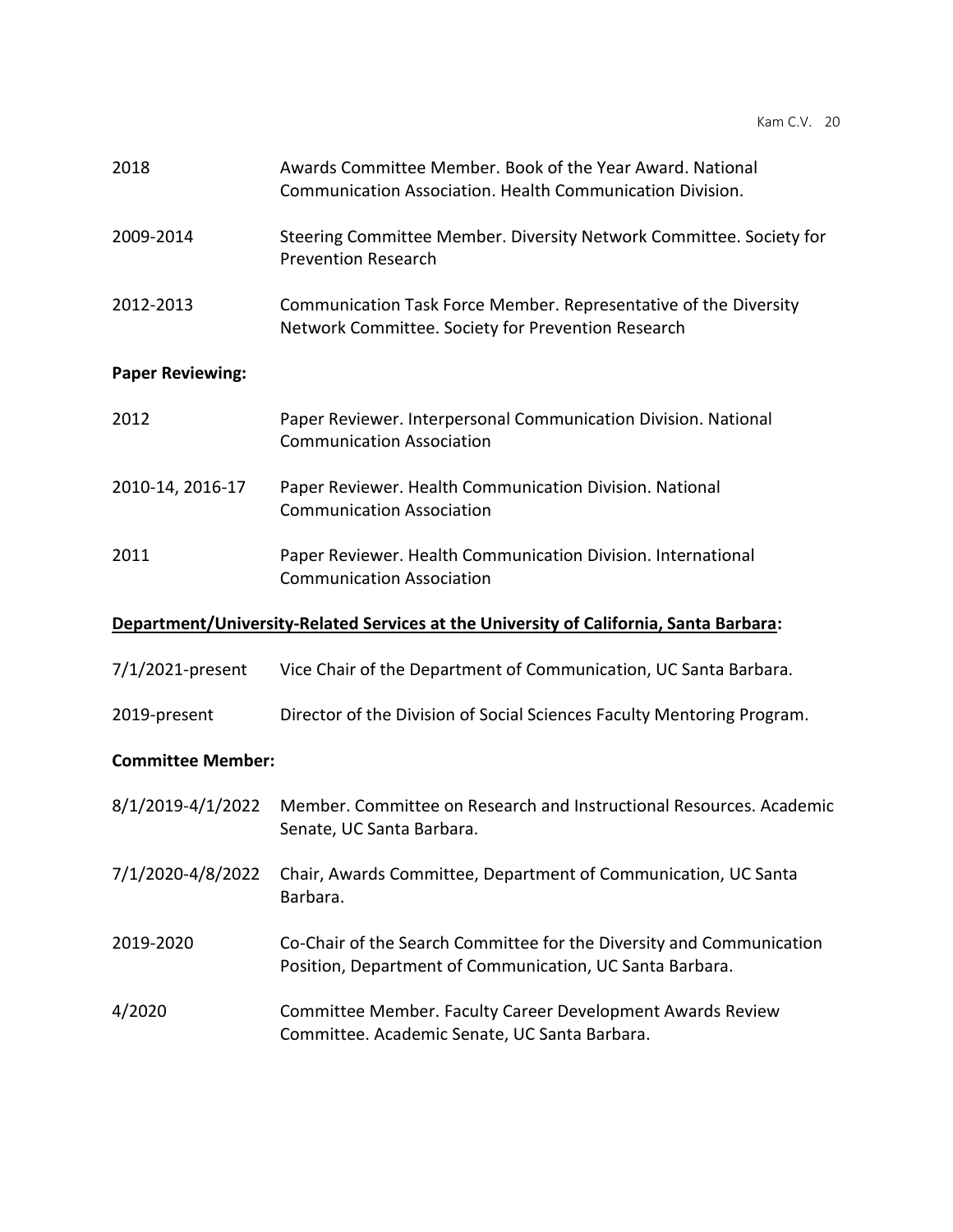| 7/1/2016-7/1/2019 Graduate Program Director, Department of Communication, UC Santa |
|------------------------------------------------------------------------------------|
| Barbara.                                                                           |

- 2015-2016 Chair, Awards Committee, Department of Communication, UC Santa Barbara.
- 2015-2016 Graduate Committee Member, Department of Communication, UC Santa Barbara.
- 2014-2015 Search Committee Member for the Interpersonal/Intergroup Communication Position, Department of Communication, UC Santa Barbara.
- 2014-2015 Awards Committee Member, Department of Communication, UC Santa Barbara.
- 2014 North Hall Endowed Chair Committee, Department of Communication, UC Santa Barbara.

### **Marketing:**

- 2016-2019 Department Website Co-Designer. UC Santa Barbara*. Spent approximately 170 hours re-designing the department website across summer and fall 2016. Attended weekly 2-hour meetings with the College's Web Specialist to implement my design; conducted videotaped interviews with Communication faculty, grad students, and undergrads; videotaped background footage of the Department, attended weekly 1 hour meetings with 3 undergrad video editors; took department photos for the graduate students. Update the website monthly.*
- 2016-2018 Department Brochure Designer. UC Santa Barbara. *Spent approximately 40 hours in summer 2016 creating the new department brochure. Update the brochure annually.*

## **Guest Panelist or Panel Facilitator:**

12/2018 Guest Panelist. *Graduate school information session*. Lambda Pi Eta, Department of Communication, UC Santa Barbara. 10/2017 Guest Panelist. *Graduate school information session*. Lambda Pi Eta, Department of Communication, UC Santa Barbara.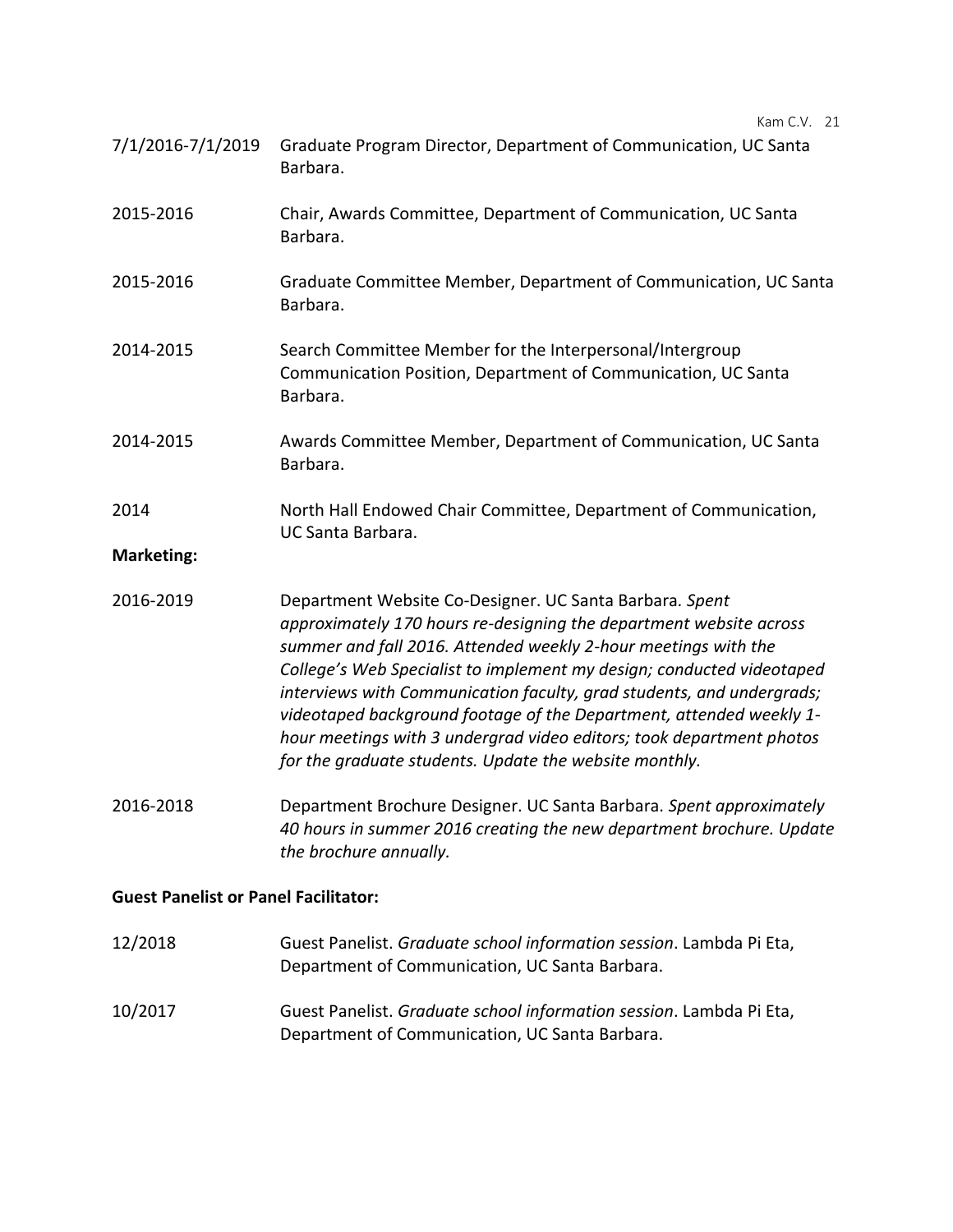| <b>Fall 2017</b>      | Facilitator. "Time Management." Professional Development Series,<br>Department of Communication, UC Santa Barbara.                    |
|-----------------------|---------------------------------------------------------------------------------------------------------------------------------------|
| <b>Fall 2017</b>      | Facilitator. "Job Talks." Professional Development Series, Department of<br>Communication, UC Santa Barbara.                          |
| 2017, October         | Guest Panelist. Grad School Matters. Lambda Pi Eta. Department of<br>Communication, UC Santa Barbara.                                 |
| 2017                  | Chair/Respondent. Annual Womxn of Color Conference at UCSB.                                                                           |
| 2017, April           | Invited Guest Panelist. Student Involvement in Research. New Heights:<br>Mentoring Program, UC Santa Barbara.                         |
| <b>Miscellaneous:</b> |                                                                                                                                       |
| 2019                  | Co-Organizer. Diversity, Inclusion, and Equity Workshop, Department of<br>Communication, UC Santa Barbara.                            |
| 2/2019                | Organizer. Graduate Student Writing Workshop, Department of<br>Communication, UC Santa Barbara.                                       |
| 2016-2017             | Graduate Diversity Officer, Department of Communication, UC Santa<br>Barbara.                                                         |
| 11/2015               | UCSB Department of Communication Representative, Graduate Fair,<br>National Communication Association.                                |
| 11/2015               | UCSB Department of Communication Representative, California Forum<br>for Diversity in Graduate Education. Hosted by UC Santa Barbara. |
| 11/2014               | UCSB Department of Communication Representative, Graduate Fair,<br>National Communication Association.                                |

# **Mentor-Related Services at the University of California at Santa Barbara:**

### **Ph.D. Students' Advisor:**

2021-expected 2025 Co-Advisor. Rebecca James. Department of Communication.

2019-expected 2022 Advisor. Monica Cornejo. Department of Communication. *(First job: Tenure-Track Assistant Professor, Department of Communication, Cornell University)*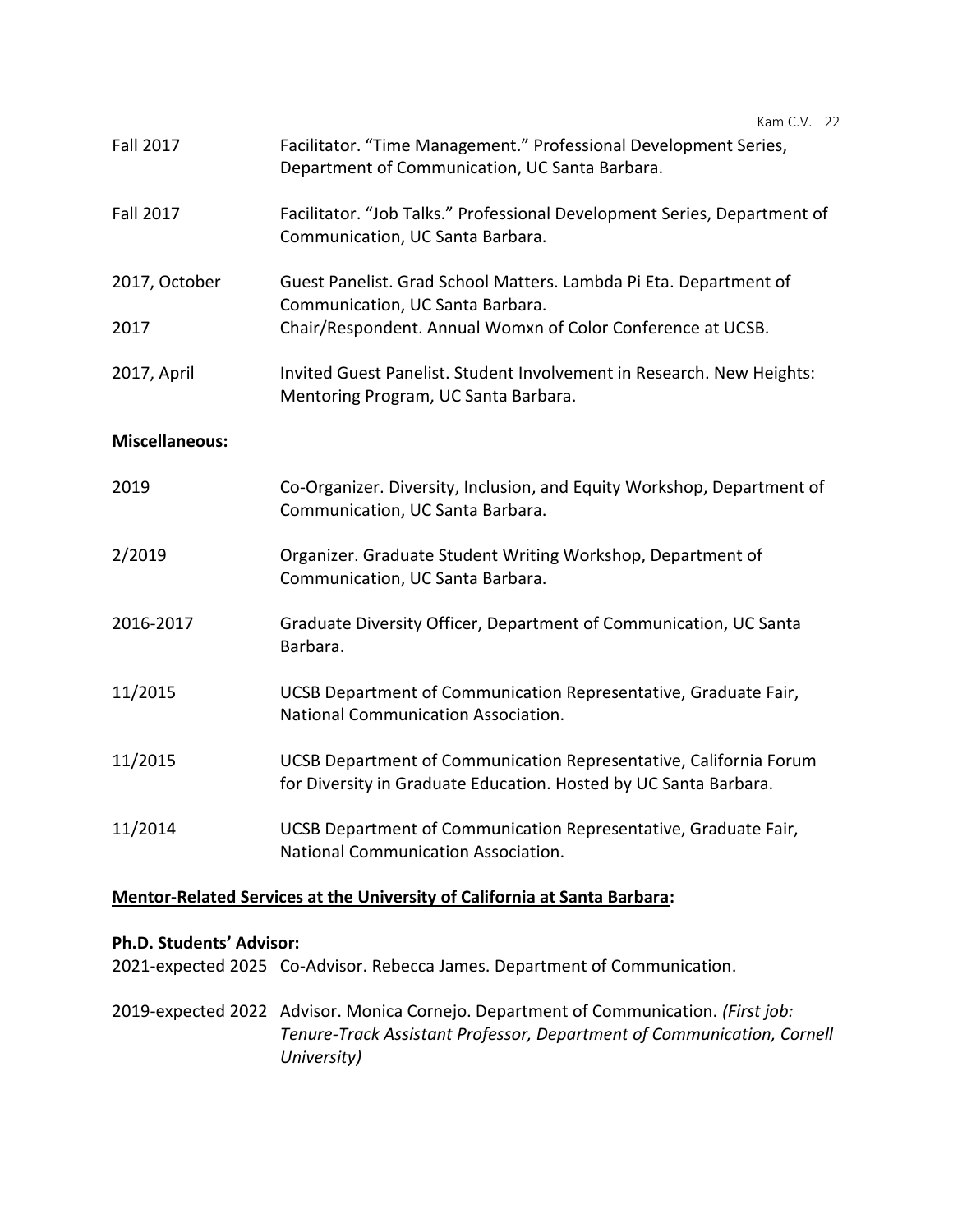| 2018-2021 | Advisor. Roselia Mendez Murillo. Department of Communication. (First |
|-----------|----------------------------------------------------------------------|
|           | job: Tenure-Track Assistant Professor, Department of Communication   |
|           | Studies, University of Texas, Austin)                                |

2016-2017 Co-Advisor. Rachyl Pines. Department of Communication.

### **Ph.D. Students' Committee Member:**

- 2021-expected 2024 Qualifying Exams Committee Member. Jesse King. Department of Communication.
- 2021-expected 2023 Dissertation and Qualifying Exams Committee Member. Chantel Haughton. Department of Communication.
- 2021-expected 2023 Dissertation and Qualifying Exams Committee Member. Allison Mazur. Department of Communication.
- 2021-expected 2023 Dissertation and Qualifying Exams Committee Member. Christopher Otmar. Department of Communication.
- 2017-2019 Dissertation and Qualifying Exams Committee Member. Quinten Bernhold. Department of Communication.
- 2016-2018 Dissertation and Qualifying Exams Committee Member. Andrea Figueroa-Caballero. Department of Communication.
- 2016-2017 Dissertation Committee Member. Becky Robinson. Department of Communication.

### **MA Thesis Advisor:**

- 2017-2019 Advisor. Monica Cornejo. Department of Communication.
- 2016-2018 Advisor. Roselia Mendez Murillo. Department of Communication.
- 2015-2016 Co-Advisor. Rachyl Pines. Department of Communication.

### **MA Students' Thesis Committee Member:**

- 2019-2020 Committee Member. Chantel Haughton. Department of Communication.
- 2015-2016 Committee Member. Quinten Bernhold. Department of Communication.

### **McNair Scholar's Program:**

| 1/2019-7/2020 |  |  |  | Faculty Advisor. Nicole Mendoza. Department of Communication. |
|---------------|--|--|--|---------------------------------------------------------------|
|---------------|--|--|--|---------------------------------------------------------------|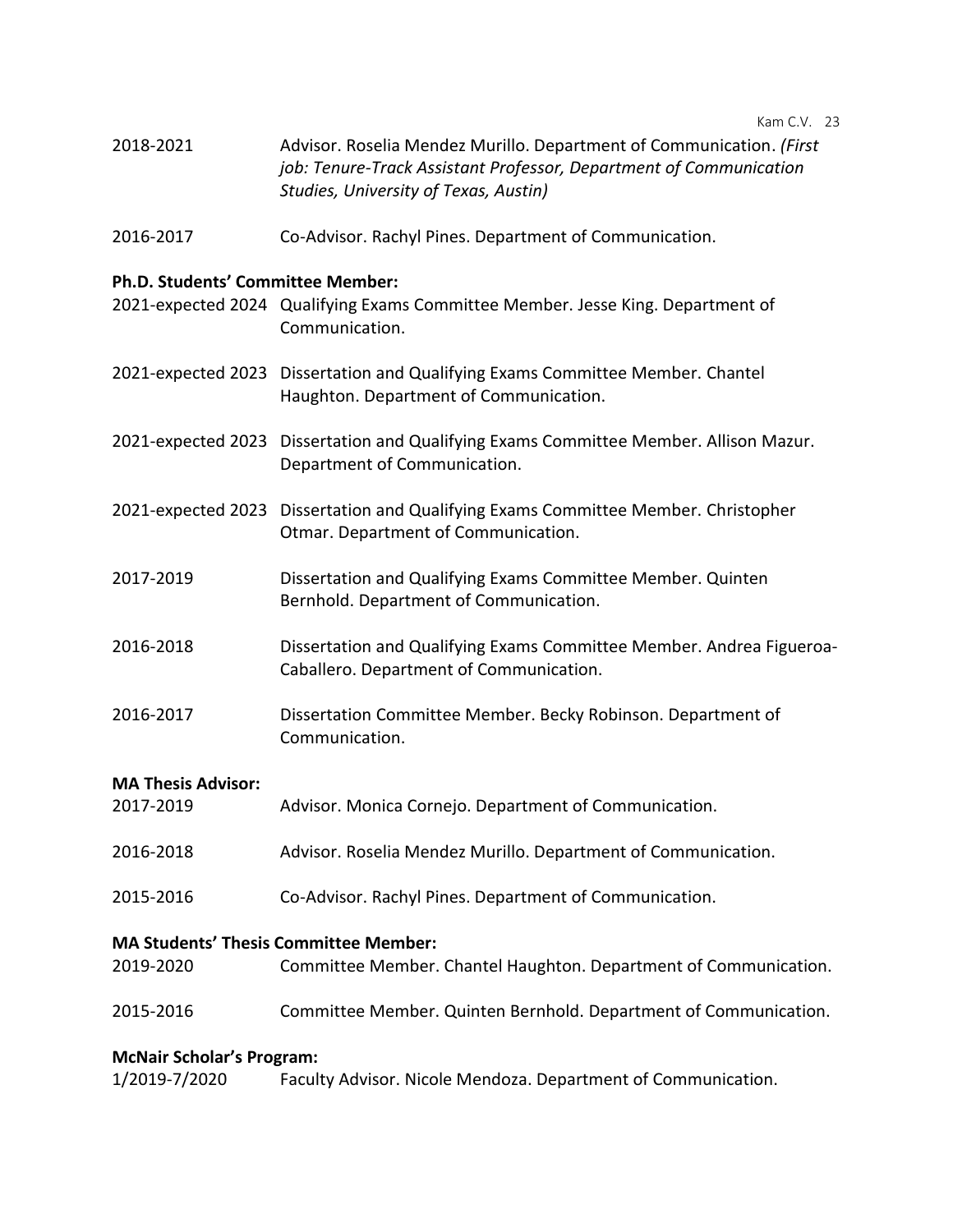#### **DREAM Scholar Program:**

| 2016-present                                                                     | Faculty Mentor. Seven Undergraduate Students from the DREAM Scholar<br>Program, UC Santa Barbara.                                                         |  |
|----------------------------------------------------------------------------------|-----------------------------------------------------------------------------------------------------------------------------------------------------------|--|
| $7/2019$ -present                                                                | Faculty Co-Liaison. Undocumented Student Services DREAM Scholar<br>Mentoring Program, UC Santa Barbara.                                                   |  |
| Department/University Service at the University of Illinois at Urbana-Champaign: |                                                                                                                                                           |  |
| 2013-2014                                                                        | Grading Committee Member, Department of Communication, University<br>of Illinois at Urbana-Champaign                                                      |  |
| 2013                                                                             | Reviewer. Campus Research Board Award. University of Illinois at<br>Urbana-Champaign                                                                      |  |
| 2012-2013                                                                        | Search Committee Member for the Race/Ethnicity and Communication<br>Position, Department of Communication, University of Illinois at Urbana-<br>Champaign |  |
| 2011-2012                                                                        | Grading Committee Member, Department of Communication, University<br>of Illinois at Urbana-Champaign                                                      |  |

### **Mentor-Related Service at the University of Illinois at Urbana-Champaign:**

### **MA Students' Advisor:**

| Completed 2013 | Nathan McCullough, Department of Communication |
|----------------|------------------------------------------------|
| Completed 2013 | Ningxin Wang, Department of Communication      |

## **Dissertation Committee Member:**

Completed 2012 Ashley Middleton, Department of Communication

## **Ph.D. Students' Preliminary Exams Committee Member:**

Expected 2016 Erin Basinger, Department of Communication

## **MA Students' Comprehensive Exams Question Writer and Evaluator:**

Completed 2016 Rebecca Smith, Department of Communication Completed 2015 Ariel Alexander, Department of Communication Completed 2015 Guanjin Zhang, Department of Communication Completed 2014 Bess Alvarez, Department of Communication Completed 2014 Andrea Figueroa-Caballero, Department of Communication Completed 2014 Jillian Moga, Department of Communication